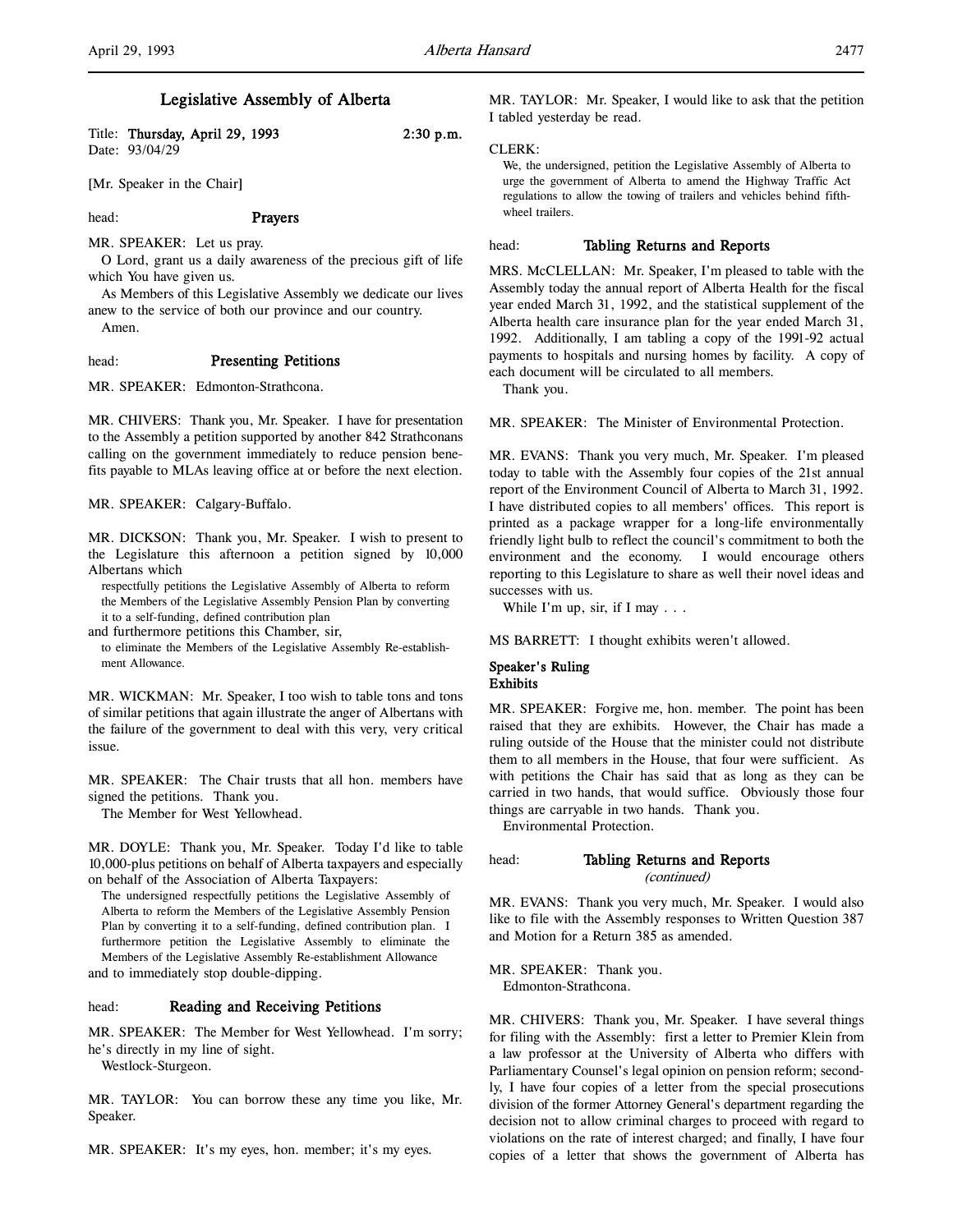refused to ask for intervenor status in a case before the Supreme Court even though the government would be representing Alberta consumers.

### head: Introduction of Special Guests

MR. ISLEY: It's my pleasure, Mr. Speaker, to introduce to you and through you to the members of the Assembly three gentlemen with the Alberta Wheat Pool who are sitting in the members' gallery: Ray Schmitt, the president; Garry Dewar, the chief executive officer; Dale Riddell, the director of corporate affairs. I'd ask that they stand and receive the welcome of the Assembly.

MR. SCHUMACHER: Mr. Speaker, it is my distinct pleasure this afternoon to welcome to the Legislative Assembly a man who has served his country and province with distinction both in war and peace, first as an officer in the Royal Canadian Air Force during the years 1940-45, the last year of which he served as a prisoner of war. Later he was elected to this Assembly in 1959 and was re-elected in all succeeding elections, including the 1971 election in the constituency of Calgary-Mountain View. Following his service in this Assembly, he was appointed to the Provincial Court of Alberta in 1980, retiring in 1989. I'd ask all members of the Assembly to welcome Mr. Albert W. Ludwig.

MRS. McCLELLAN: Mr. Speaker, it is my pleasure today to introduce to you and through you to Members of the Legislative Assembly some 15 grade 9 students from Consort school. They are accompanied by a number of adult supervisors but I would especially recognize Janelle Isaman, their class president, who arranged this trip. I would ask them to stand and receive the very warm welcome of this Assembly.

MR. CARDINAL: Mr. Speaker, I would like to introduce to you and through you to the Assembly nine individuals from the Flatbush economic committee who were here today to meet with some of the cabinet ministers in relation to economic growth in their community: Ellen Sauter, Rose Marie Pichota, Joe Dobyanski, Norm Colquhoun, Rick McKnight, Murray Kerik, Robert Esaw, Murray Smith, and Bob Roddick. I'd like them to stand and get the recognition of this House.

## 2:40

MR. STEWART: Mr. Speaker, it's a real pleasure for me to introduce to you and through you to members of the Assembly 41 students from St. Joseph school in Calgary-North Hill. They are in the public gallery, and they're accompanied by teachers Bob Blanchette, Rob Coumont, Toni d'Apice and parents Bruce Schweider, Ron LaBerge, and Rose Bell. I would ask all members to join in welcoming them to the House this afternoon.

MR. ROSTAD: Mr. Speaker, on behalf of the Member for Wetaskiwin-Leduc I would like to introduce to you and through you to the Assembly 22 students and parents from St. Joseph school. They are accompanied by teacher Pius MacLean and parents Pauline Thoben and Rose Makinaw. They're seated in the members' gallery. I'd ask that they rise and receive the cordial welcome of the Assembly.

#### head: Oral Question Period

## MLA Pensions

MR. MARTIN: Mr. Speaker, this government seems to have descended into chaos. I'd like to go back and try to figure out what the Premier has been saying recently about the pension thing. One day he says that it's against the law, the next day that it was a fundamental issue of fairness to MLAs. He said that he couldn't do anything because his own members might sue him. Then one day he mused: well, maybe he'd have to listen to the people and go back to retroactivity. Meanwhile, we have members of the government publicly taking the Premier on over this issue. But today's a new day, so we've got to find out what the Premier believes in today. My question is a very simple, straightforward one to the Premier: is he considering retroactively changing MLA pensions? Yes or no?

MR. KLEIN: Mr. Speaker, we have Bill 62 before the Legislature right now. That Bill conforms entirely with the recommendations of the Peat Marwick report, which was commissioned by all the parties on the condition that indeed that would be the Bill brought to this particular Legislature. We are still committed to having full debate on that Bill and considering any amendments that might come forward.

MR. MARTIN: Well, Mr. Speaker, we certainly have lots of amendments. We brought some in yesterday.

The Premier still hasn't answered the question. You can't go outside the House and say one thing and, when you feel a little heat, say another thing. We want to know here and the people of Alberta want to know: is he considering retroactivity with MLA pensions? Yes or no? Again, we want to know the answer to this question.

MR. KLEIN: Mr. Speaker, I indicated to the media today following our own caucus meeting that we understand this to be an issue that has a lot of dynamics. Believe me. There are the considerations of those who are leaving the service of government and their spouses. There is the consideration, of course, of the public. There is the confusion, chaos, and confrontation being created by the opposition. There are a number of dynamics here at play. We understand all these things, and we're considering in a very reasonable and responsible fashion as a caucus, as the government all the options available to us.

MR. MARTIN: Mr. Speaker, there are lots of dynamics going around. It comes down to whether the Premier has courage enough to take on his own backbenchers or whether he's going to stand up for the taxpayers of Alberta. I guess the question we have to ask: how can the Premier expect to run a province when he can't even run his own caucus?

MR. KLEIN: Oh, I sort of look around and I see a fine, fine caucus indeed. [interjections] As a matter of fact, Mr. Speaker, I'm so very, very happy to have in our caucus a former member of his caucus.

MR. SPEAKER: Second main question.

MR. MARTIN: Second main question, Mr. Speaker, and we'd like to continue with the Premier. You know, a lot has been made about the justice of retroactivity. In fact, today the Member for Medicine Hat is quoted as saying that he "will not support . . . retroactive legislation as a matter of principle." Now, I would revert to 1977, when Bill 29, the Land Titles Amendment Act, was debated in this House. That Bill retroactively extinguished the rights of the Lubicon, some of the poorest people in the province. Many of those MLAs who are now squawking about principle had absolutely no principles at all when it came to dealing with the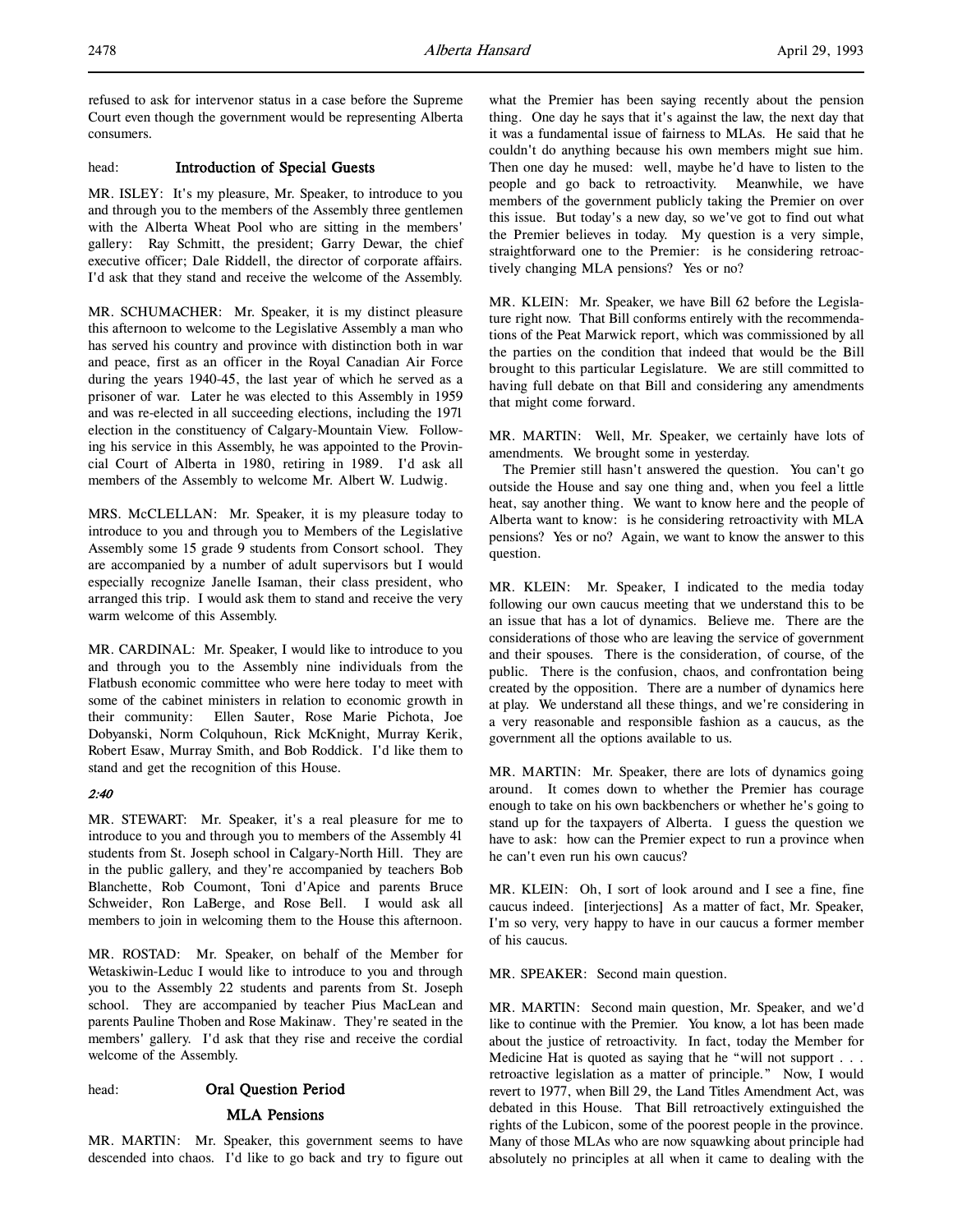Lubicon. Even the Member for Medicine Hat and others voted to extinguish their rights. My question to the Premier is simply this: how can the Premier continue to justify waffling on the issue of retroactivity when members of his own caucus were quick to act when it came to extinguishing the rights of the Lubicon retroactively?

MR. KLEIN: You know, Mr. Speaker, I guess that is one of the questions relative to retroactivity and some of the problems that retroactivity creates. The hon. Leader of the Opposition party has alluded to the difficulties that arose because of making something retroactive, and these are the kinds of things that we have under consideration at this particular time.

Mr. Speaker, I would like to add that with respect to the circumstance as they now stand relative to the Lubicon, I can't think of a government that has gone any further than the government of Alberta to try and reach a fair and equitable settlement with these people.

MR. MARTIN: Well, Mr. Speaker, isn't it interesting. I guess it's only principles when it affects your own remuneration; that's when we worry about principles in this Legislature. One standard for them and one standard for other people. I want to ask the Premier again: how can he justify not applying the same standard of justice for retiring MLAs and their remuneration right now? Why the double standard?

MR. KLEIN: What the hon. member is trying to say is that retroactivity was wrong then. I guess I'm wondering, Mr. Speaker: why is it right now if it was wrong then?

MR. MARTIN: Well, Mr. Speaker, I think it's right now because a bunch of people that gave us NovAtel, gave us MagCan are going to give themselves a golden handshake, and if he doesn't understand that, almost every other taxpayer in the province does.

I want this Premier now to quit waffling around. We have legal opinions coming in, Mr. Speaker, mentioned by the Member for Edmonton-Strathcona. Clearly they can legally do this. I want to ask him one more time: will the Premier now do the right thing – it's not a legal impediment – and roll back the retroactive increases to these MLAs?

## 2:50

MR. KLEIN: As I indicated, Mr. Speaker, we have a Bill before the Legislative Assembly being Bill 62, that conforms entirely with the recommendations of the report of Peat Marwick. It's an independently conducted report by a highly respected firm of accountants and other financial people. That report is before the House. We do know that there is demonstrable public concern relative to the whole issue of MLA pensions. Our caucus and this government has those concerns seriously under consideration, and we are, as I speak, considering a number of options.

MR. DECORE: Mr. Speaker, two days ago the Premier said that he was reconsidering retroactivity. Yesterday the Deputy Premier said that retroactivity amounted to "economic terror," this referring to the right of retiring MLAs to collect pensions of up to \$83,000 per year when the average pension in Canada is a measly \$9,000 per year and the average income for a person 65 years or over in Alberta is \$17,000 per year. The Premier says one thing on retroactivity; his Deputy Premier another. The caucus is in revolt. Mr. Premier, why do you lack the leadership strength to lead your caucus, your Deputy Premier, and your party on this important issue?

MR. KLEIN: Mr. Speaker, I just don't accept any parts or any portion of the hon. leader's question. It's simply not the case.

MR. DECORE: Mr. Speaker, we have an unfunded liability in the MLA pension plan of over \$40 million that the taxpayers of Alberta are going to be stuck with. Mr. Premier, reconcile for Albertans, if you will, the economic terror that the Deputy Premier talks about and the economic terrorization of the taxpayers of Alberta with that \$40 million-plus.

MR. KLEIN: I made no comments relative to economic terror or anything else, so I'll let the hon. Deputy Premier respond to that.

MR. KOWALSKI: Thank you very much. Mr. Speaker, I'd be very, very happy to do that.

Mr. Speaker, it's really quite amazing. You know, when I grew up as a little kid, somebody once told me that you don't judge a book by the cover. When the hon. Member for Edmonton-Glengarry now takes two words and inserts them in a question to satisfy himself, he should recognize that the two words "economic terror" were taken out of context in the manner in which the hon. member has presented them today.

Essentially what I was doing, not in this House, was just pointing out that as an instrument of public policy by a government when it adopts the principle of retroactivity, it could very well turn out to be a very negative impact among all the people that live in the jurisdiction that the government has governance over. If a government chooses to use that as a principle to deal with everything, Mr. Speaker, it can deal with every matter that the government has done going back who knows how many years, and in that context it could become an instrument of economic terror. I would sincerely ask the leader of the Liberal Party to please make sure that if he wants to take words I have said someplace else, at least he have the decency to use them in the context in which the words have been presented.

MR. DECORE: Mr. Premier, it is my information that your government does not intend to proceed with the passing of the Bill to deal with pensions. I would like the Premier to tell Albertans whether he's prepared to renege on his promise, to renege on his commitment, to renege on his undertaking to the people of Alberta that pensions would be dealt with in this session, that there would be scaling back and that this fat pension plan would be reduced accordingly.

MR. KLEIN: Well, Mr. Speaker, if we had the full co-operation of the Liberal Party and the ND Party, we would be most happy to pass the Bill that is now before the House.

MR. SPEAKER: The Member for Highwood and, if there's time, Calgary-Mountain View.

#### Fish and Wildlife Habitat

MR. TANNAS: Thank you, Mr. Speaker. My questions today are for the Minister of Environmental Protection. An environmentally active constituent of Highwood drew to my attention that the habitat division of the former forestry, lands and wildlife department has disappeared. My question is: why has the minister eliminated this important and valuable division?

MR. EVANS: Mr. Speaker, actually the habitat branch was eliminated a couple of years ago as part of an earlier downsizing. The operations of habitat, hon. member, moved over into our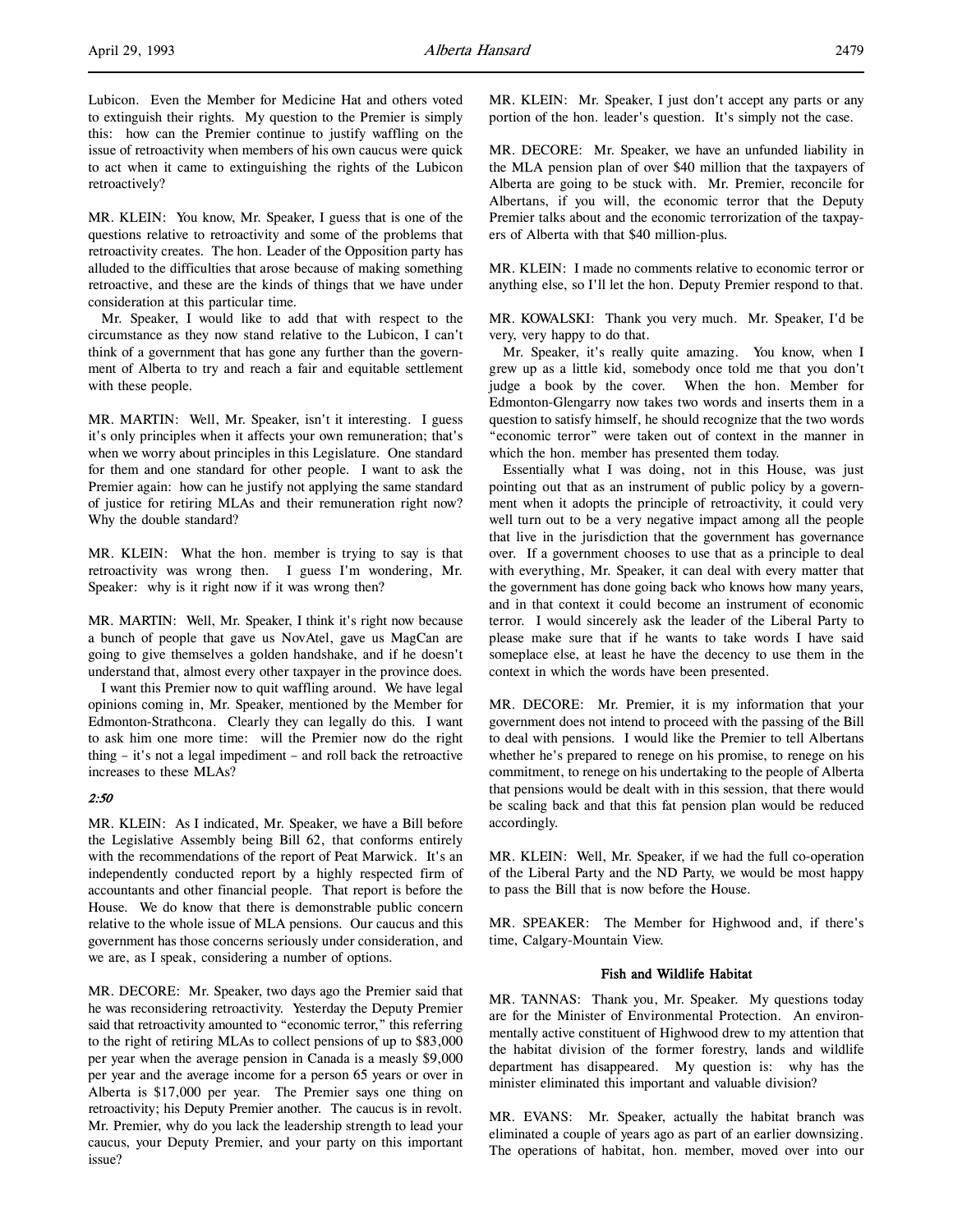operations branch, and the habitat issue has actually been directed through operations at the five regional division level.

MR. TANNAS: The question that arises, then, from that explanation is: does this change in any way downgrade the priority of the work of the habitat branch?

MR. EVANS: Mr. Speaker, the short answer is no, it certainly doesn't. We have four cornerstones in our fish and wildlife division – fisheries, wildlife, enforcement, and habitat – habitat being the fourth of those cornerstones. It continues to be an extremely important component of the fish and wildlife division.

MR. SPEAKER: Calgary-Mountain View, followed by Calgary-Buffalo.

#### Treasury Branches

MR. HAWKESWORTH: Thank you, Mr. Speaker. The North Stars hockey club have signed a \$150 million debenture with the Alberta Treasury Branches. All loans from the Treasury Branches, including this one, by the way, are backstopped 100 percent by the people of Alberta. Will the Provincial Treasurer confirm that under the terms of that debenture the Treasury Branches can demand the \$150 million payment at any time and that in the event of a default under the debenture the Treasury Branches can take over ownership of the North Stars hockey club on behalf of the people of Alberta?

MR. DINNING: Mr. Speaker, the hon. member yesterday filed a demand debenture document in this Assembly between a company known as Stewart, Green Properties of Alberta and Alberta Treasury Branches. This Provincial Treasurer is not going to politically meddle in the banking relationships between clients of the Treasury Branches and the Treasury Branches themselves. I can see that the socialists across the way would do that if they were ever in office, and that's something I think all Albertans should know about, that they would want to debate loan arrangements between the Treasury Branches and their clients on the floor of this Assembly. When I say that there are about 818,000 deposit accounts and some 200,000 loan accounts at the Treasury Branches, what I want to know is: where would they stop? What violation of somebody's privacy are they going to break tomorrow? I think it's downright immoral.

MR. HAWKESWORTH: Well, Mr. Speaker, all of this is a matter of public record, including the fact that this Provincial Treasurer has taken one position in his dealing with Peter Pocklington and something completely different in his dealing with the North Stars hockey club.

Under this debenture, Mr. Speaker, the Provincial Treasurer has potentially tremendous clout as banker to the North Stars hockey club. Can I take from his previous answer that he's not prepared, or perhaps he now is prepared, to use his clout as banker and bring the North Stars hockey club to Edmonton in the event that Peter Pocklington moves the Oilers out of Alberta?

MR. DINNING: A little speculative, Mr. Speaker, a little hypothetical. I guess the question also relates to this: should Alberta Treasury Branches loan money to Albertans or to Alberta businesses who want to make a good investment in this province? I don't think there's any disagreement there. I think we both agree that they should. I think the difference is where there's a successful Alberta business or an Alberta businessperson who has

loans and finances with the Treasury Branches. If that person chooses to begin doing business outside of the province, we now know that the socialists across the way would say: let's bring the Berlin wall back; we're not going to allow any of those kinds of investments to occur, not with the support of Treasury Branches. We see the socialist principles across the way: keep Alberta locked in; don't let us be a trading province or an export province. That's their position. We have an entirely different one on this side of the House.

MR. SPEAKER: For those of us who are hockey purists, they will now be known as the Dallas Stars, just in case the other hypothetical situation about moving them to Edmonton doesn't develop.

Calgary-Buffalo, followed by Little Bow.

### 3:00 MLA Pensions (continued)

MR. DICKSON: Thank you, Mr. Speaker. The Minister of Municipal Affairs recently wrote volunteer members of housing foundations, associations, and management agencies encouraging them, as cost-cutting measures, not to be buying donuts or making photocopies. He says, and I quote, "I believe that saving nickels and dimes is the beginning of saving dollars." My question is to the Premier. I ask him how he would reconcile, if he can, on the one hand having a minister in his cabinet encouraging volunteers to forgo photocopying and donuts and on the other hand still refusing, as of this date, to take action to reduce retroactively the outrageous \$40 million pension bill owing to MLAs who will retire before the next election.

MR. KLEIN: Well, Mr. Speaker, to say that we haven't taken action is absolutely false, and the hon. member knows it. As a matter of fact, his leader asked if we were going to pass the Bill that purports to take action on pensions, and we said that we would, providing that we get the co-operation of the Liberal Party.

With respect to the letter itself, I would defer to the hon. Minister of Municipal Affairs.

MR. SPEAKER: Thank you, hon. minister, no. It was just used as a preamble, as a throw-away diversion to get to the question. The question was retroactivity.

Supplementary.

MR. DICKSON: Well, thank you, Mr. Speaker. Today in this Legislature we saw the presentation of petitions signed by some 20,000 Albertans requesting an MLA pension plan exactly like the Bill that the Liberal Party has introduced, sir, a Bill that would include retroactivity, significant cuts in benefits, and an end to the guarantee by taxpayers. Given the urgency and importance of this issue, I ask the Premier: why has he canceled the session scheduled for this evening?

MR. KLEIN: Well, to answer the last part of his question first – or did he ask another part of the question? – I didn't. It was the House leader.

MR. SPEAKER: The Member for Little Bow, followed by Edmonton-Kingsway.

#### Waste Management

MR. McFARLAND: Thank you. Mr. Speaker, my question is to the Minister of Health. I understand, Mr. Minister, that several health unit boards across the province are experiencing difficulties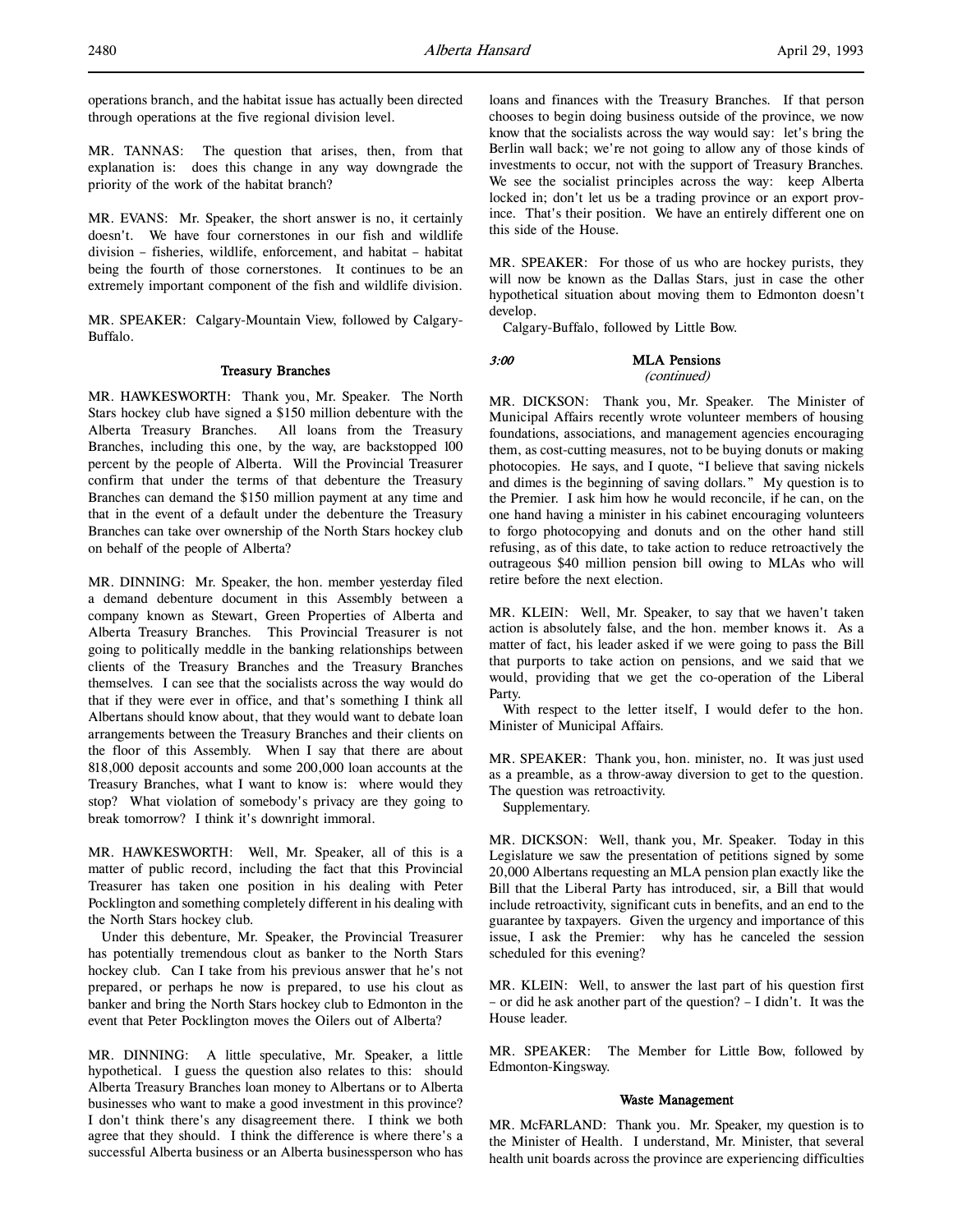with increasing costs incurred in siting landfill sites and the applications that flow from that. Would the minister please explain what difficulty seems to be causing this concern and whether she possibly could provide funding to offset the costs incurred during these investigations?

MRS. McCLELLAN: Mr. Speaker, the hon. member has raised an important matter. It is a matter that has been raised with me by a number of health units across the province and also recently at the health unit conference. Under the waste management regulations of the Public Health Act health unit boards are required to investigate and to study landfill applications and through that investigation and study can and do seem to be incurring some substantial costs. Currently in the province the health units are not funded with any designated funding to cover this. It's expected to come from their global funding. They have asked if they could be allowed to charge a fee to cover these costs.

Mr. Speaker, I would say that I have referred this matter to the Waste Management Regulation Advisory Committee, chaired by the assistant deputy minister of public health in my department. They are currently discussing these issues. So I would like to hear that recommendation from that committee. I have undertaken to work very closely with my colleague the minister of the environment to ensure that we can solve this very important issue for our health units.

MR. SPEAKER: Little-Bow, supplementary.

MR. McFARLAND: Thank you, Mr. Speaker, and I want to thank you, Madam Minister, for indicating that you will be consulting with the department of the environment as well.

My supplementary has to do with another rather touchy question in regard to the financing. Might you consider passing on the costs of review processes to the municipalities, or is this a cost that's properly borne by the health units?

MRS. McCLELLAN: Well, Mr. Speaker, this government recognizes that there are financial pressures on our municipalities, and I certainly don't want to add to those burdens. I would be concerned about adopting measures that would in fact increase the cost borne by the municipalities. I do expect to receive that recommendation from the waste management regulation committee in the fairly near future, and I'm very hopeful that they will have some recommendation for us as to how to handle those costs.

MR. SPEAKER: Edmonton-Kingsway.

#### Alberta Government Telephones

MR. McEACHERN: Thank you, Mr. Speaker. Yesterday the Canadian Radio-television and Telecommunications Commission granted AGT interim telephone rate increases. That means that starting this Saturday residential customers will pay more to use their telephones, and business customers will pay upwards to 25 percent more. These hikes are about 60 percent of what AGT wanted, and the company has plans for two more increases in the coming year. That would mean rate increases of 30 to 50 percent higher than today. In fact, extended flat rate calling charges will double for many people. In 1990 this government privatized AGT, and the minister of technology, research and telecommunications assured the Legislature that there would be no rate increases and no job losses at AGT as a result of their actions. How can the Premier accept these rate increases by the company that contravened the promises made when he was a cabinet minister in 1990?

MR. KLEIN: I'll defer to the Acting Minister of Economic Development and Tourism, responsible for utilities.

MR. ISLEY: And, Mr. Speaker, I will take the question on notice on behalf of my colleague.

MR. McEACHERN: Yeah, and that's a guy from rural Alberta, and rural Alberta gets the worst of this deal.

Mr. Speaker, proponents of long-distance . . . [interjections]

MR. SPEAKER: Order. [interjections] Order. With keen anticipation, the supplementary.

MR. McEACHERN: Mr. Speaker, proponents of long-distance competition in Canada boasted that the competition would create winners everywhere, that costs would be lowered, that thousands of new jobs would be created, and that local rates would continue to be subsidized by long-distance rates. Yet two weeks ago AGT laid off more than 1,200 workers and awarded handsome bonuses to their senior management. This government still participates . . .

MR. SPEAKER: Order please, hon. member. The clock is ticking; you're almost up to a minute. Let's have the question. This is a supplementary.

MR. McEACHERN: Why doesn't this government, that still participates in the operation of AGT through four appointed representatives on its board, intervene to save jobs in Alberta rather than guarantee profits for its friends?

MR. ISLEY: Mr. Speaker, I will also take that on notice, and I'm sure my colleague will respond in due course.

MR. SPEAKER: Edmonton-Jasper Place, followed by Edmonton-Gold Bar if there's time.

## Environmental Protection and Enhancement Act

MR. McINNIS: Thank you, Mr. Speaker. There's been nonstop celebration in the offices of corporate polluters in Alberta since the minister of the environment announced just over a week ago that the new legislation protecting the environment will be delayed until September for proclamation. Perhaps the greatest atrocity relates to Sunpine Forest Products, which has been provisionally awarded a huge forestry management agreement in Alberta's west country, one of Alberta's treasures. Under the new Act Sunpine would have to make its application to build a phenol formaldehyde veneer plant public. It would have to produce an environmental impact assessment, and there would be public hearings by the NRCB. Under today's legislation the application is a secret. There's no EIA, and there's no due process. Guess which one the company prefers? In view of the fact that September 1, the date that the minister has identified for the Act, is also the deadline for Sunpine to begin its plant, has he decided to seek an earlier proclamation in the interest of fairness to those people who believe that this project should be handled correctly?

#### 3:10

MR. EVANS: Well, Mr. Speaker, what a nonsensical preamble. The hon. member is well aware that the exact same standards that apply today in terms of environmental sensitivity apply once the regulations come into force and effect under AEPEA. He is well aware of that, and he is quite frankly on a wild goose chase making any of the comments that he's made in his preamble.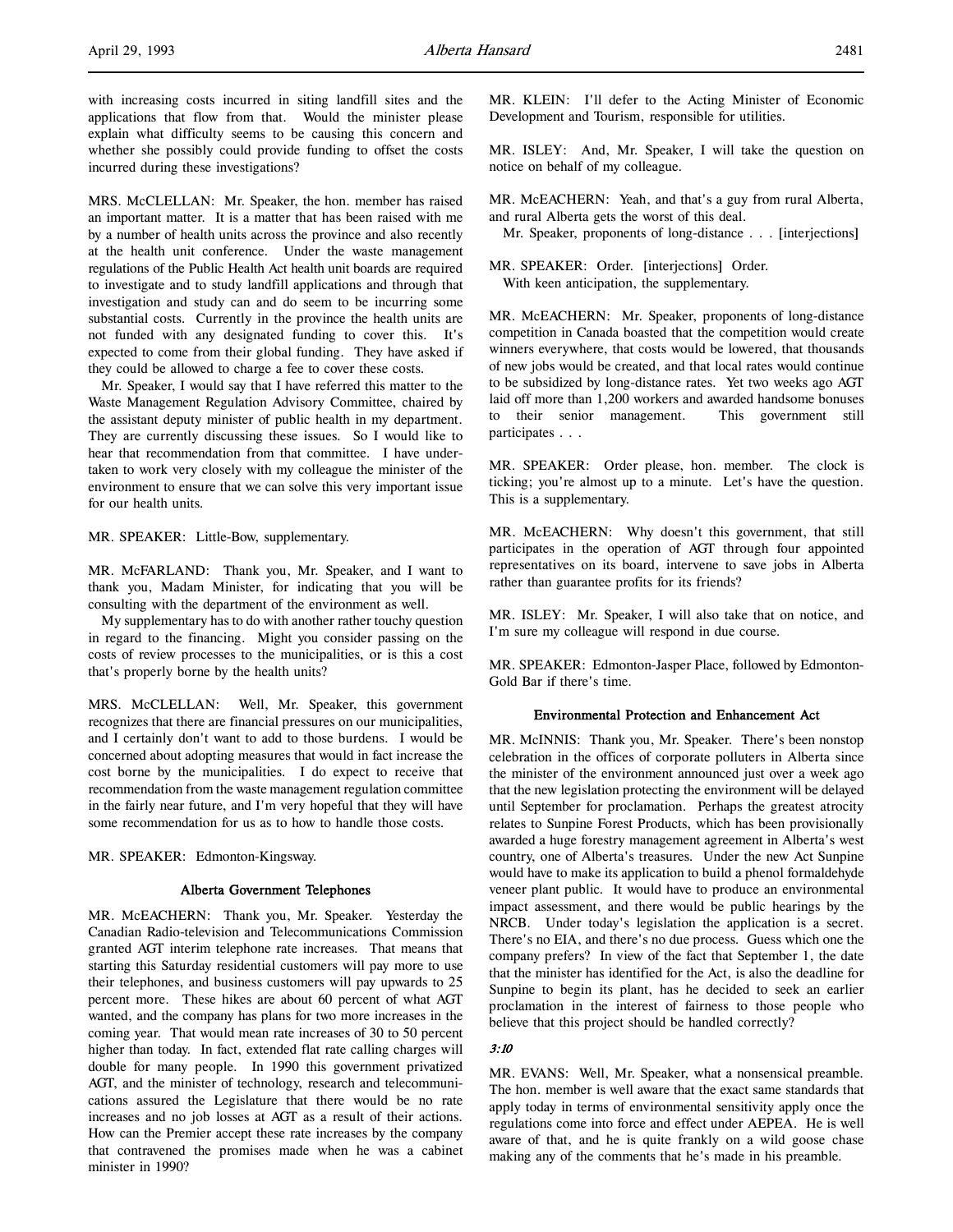MR. SPEAKER: Supplementary. Order. Let's have a question, not debate.

MR. McINNIS: Okay. As much as he pretends it's business as usual, the minister has also created a modern gold rush of applications for five-year permanent extensions to be heard during this four-month hiatus period: Mitsubishi, Al-Pac, Daishowa, Slave Lake Pulp, not to mention the two major cement plants that want to burn tires. Will the minister at least confine this obscenity to a six- to 12-month period rather than granting any five-year permits during the four months between now and the date when the legislation is proclaimed?

MR. EVANS: Well, Mr. Speaker, I would restate that the exact same standards apply today under the current environmental legislation as will apply once AEPEA is proclaimed in effect on September 1. There are licence renewals which are coming on stream, and they are being dealt with in good time. They are being dealt with according to the rules and the regulations that we have to date, and those rules and regulations are that we allow a maximum licence renewal time frame of five years.

Now, once a licence is renewed, that renewal process will give the directors under the new environmental legislation the right to review any issue with respect to the granting of that licence if there was some information that wasn't available. There is no intent here to secrecy. In fact, the Sunpine operation that the hon. member referred to is going overboard in trying to have public input. Because of some concerns raised by local people, they went forward; they had a very thorough review process undertaken with vested interest groups from the area to determine whether another site could be picked. Very, very upfront, very . . .

MR. SPEAKER: Thank you, hon. minister. Thank you. Edmonton-Gold Bar.

#### MLA Pensions

## (continued)

MRS. HEWES: Thank you, Mr. Speaker. This afternoon the Premier suggested that he would appreciate co-operation from all sides of the House related to the pension legislation. One would therefore expect that every available opportunity would be used to allow for this debate. My first question is to the hon. Deputy Premier, the House leader. Why, Mr. Deputy Premier, then, was this evening's session, which could have dealt with Bill 62, canceled and tomorrow morning's agenda shifted not to include this very important item?

MR. KOWALSKI: Mr. Speaker, tomorrow's agenda will deal with Motion 38, which is on the Order Paper. A motion was introduced several days ago. The motion is:

Be it resolved that the Legislative Assembly approve in principle the government's program of fiscal restraint and governmental and administrative reform.

This motion is perhaps so wide that you could literally speak about anything you wanted to speak about. So I would certainly welcome the hon. member to be in the House tomorrow.

Mr. Speaker, there are circumstances during a week in which a government has to deal with a variety of issues, including the preparation of the budget that we're dealing with. It would have really been helpful – I asked the Liberal Party if they would allow us on Thursday, May 6, which is the date of the budget, to present

the budget at 6 o'clock in the evening so all people in the province of Alberta would have a chance to see the Provincial Treasurer provide it, and the Liberals said no. We're working around an opportunity to provide as much information to the people as we possibly can. [interjections]

MRS. HEWES: Mr. Speaker, the . . .

MR. SPEAKER: Forgive me, hon. member. I'd like you to wait so I can hear what your question is going to be when the rest of the people are a bit more quiet.

Edmonton-Gold Bar. Thank you.

MRS. HEWES: Mr. Speaker, the Premier wants co-operation from this side. I suggest that the absence of co-operation is on that side of the House.

Mr. Speaker, my supplementary is to the Premier. I'd like to ask: is the Premier going to give Albertans an MLA pension Bill that contains a scaling back of benefits, including retroactivity, signed, sealed, and proclaimed before an election is called?

## Speaker's Ruling Repetition

MR. SPEAKER: Forgive me, hon. member. The Chair is confused as to what the supplementary question has to do with the first question. In addition . . . [interjections] Order. [interjections] Order.

As for the second question, which does not flow from the first in the opinion of the Chair, that's been asked about three times so far this afternoon.

The Member for St. Paul.

## Barley Marketing

MR. DROBOT: Thank you, Mr. Speaker. My question is to the Minister of Agriculture and Rural Development. Last night in St. Paul the Minister of Municipal Affairs and the chairman of the standing policy committee on agriculture and rural development met with area farmers to discuss their mutual interests and concerns. One item raised was the Carter report on continental barley. Can the minister inform the House of the reasons he gave in outlining Alberta support of the Carter report and a move toward a continental barley market?

MR. ISLEY: Mr. Speaker, reason number one, obviously, and the reason anyone in this House should support it, is that it will bring greater dollar returns to the farmer at the farm gate. Reason number two is that it's very consistent with what we heard after the massive consultative process known as Creating Tomorrow, when farmers were consistently telling us: let us get closer to the marketplace; let us read true market signals. I think those are two very good reasons for supporting it.

MR. TAYLOR: Take a plebiscite, Ernie.

MR. SPEAKER: Supplementary. It's not Westlock-Sturgeon's turn but St. Paul's.

MR. DROBOT: Supplementary, Mr. Speaker. At the same meeting some farmers asked whether a producer plebiscite should be held on the matter or not. Could the minister inform the House as to whether a plebiscite should be held or would be held?

MR. ISLEY: Mr. Speaker, as I've stated before in this House and as I stated at St. Paul last night, this was the first minister to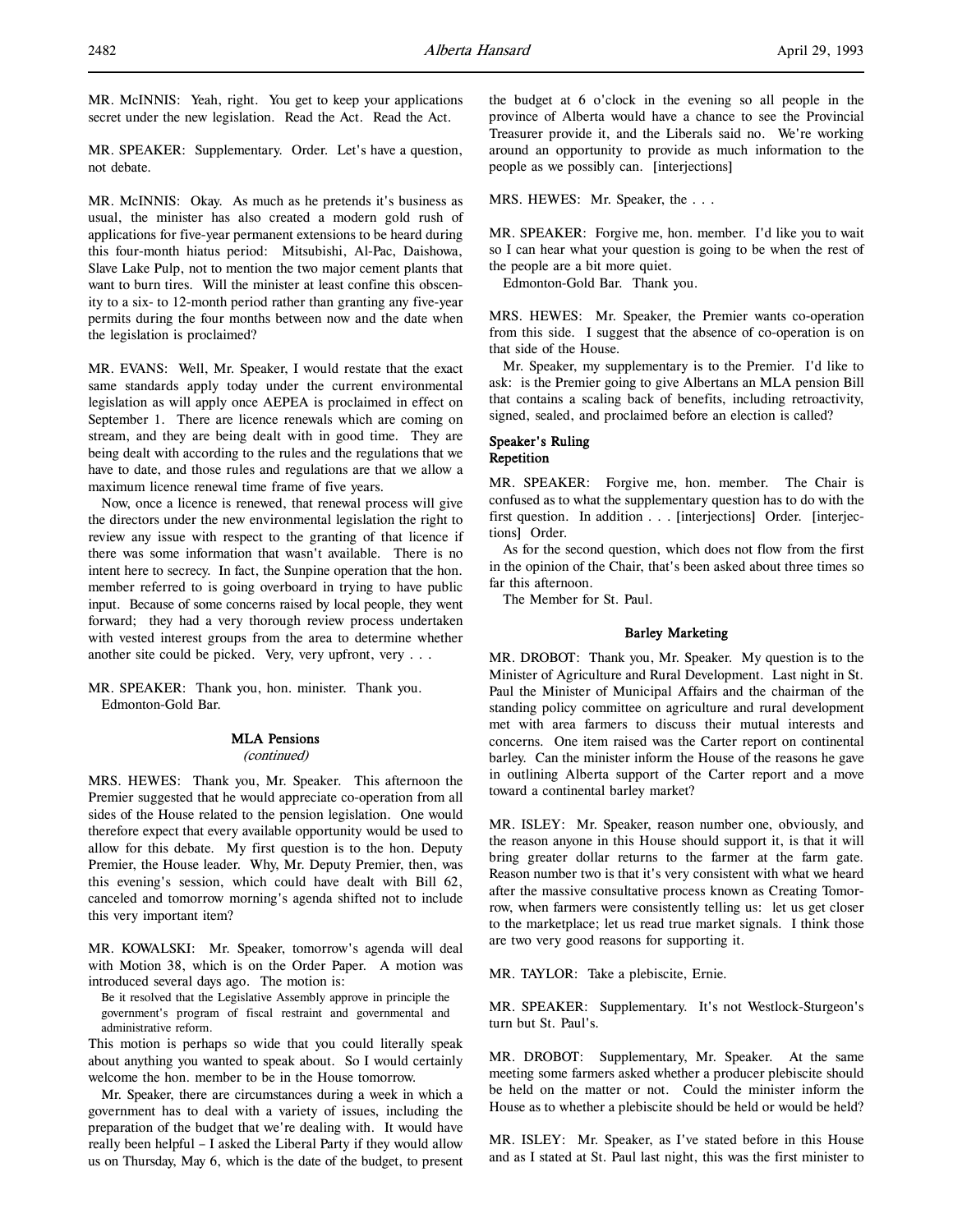ask for a plebiscite on the marketing of barley. At that time, the debate was whether or not barley should be totally taken out from under the Canadian Wheat Board. That was the issue where I said: let's do a plebiscite and find out what farmers are thinking. When there was no response from the Canadian Wheat Board to carry out a plebiscite, we came forward with the continental barley marketing proposal, which gives the farmer the option to either market through the Wheat Board or market freely off board, as he does now in Canada, beyond the 49th parallel. I can't really see any need to have a plebiscite when all we're doing is giving the farmer an additional option. The farmer can vote with the way he is marketing. If everyone markets through the board, there'll be no continental barley marketing. If everyone feels they're getting a better return by going directly to the marketplace, so be it. They've told the story.

MR. SPEAKER: Calgary-Forest Lawn.

#### Education Funding

MR. PASHAK: Thank you, Mr. Speaker. Earlier this month the Minister of Education finally made his announcement regarding special grants to education. Not only did this delay put an intolerable burden on school boards, who were attempting to finalize their '93-94 budgets, but the minister also cut transportation grants by 10 percent and 22 other special program grants by 8 percent. My question is to the Minister of Education: how can he justify these cuts when they include support for such important programs as early childhood education, native education, community schools, and especially high-needs schools?

## $3.20$

MR. JONSON: Mr. Speaker, since 1988-89 the provincial government has provided an additional \$400 million in funding to education, or an increase of 29 percent over that very short period of time. I'd also like to point out that this year, in terms of additional moneys flowing to school boards in this province, there is an additional some \$35 million, or an increase of 2.5 percent overall. I think that is quite justifiable in our current economic circumstances.

MR. PASHAK: Those increases the minister referred to just account for increases in enrollment.

Not only did the minister cut funding to public education, but he increased the level of funding to private schools by some 75 percent of the special grants. How can the minister justify increased taxpayer support for private schools at the same time he cuts support for private education?

MR. JONSON: Mr. Speaker, the increase in funding for private schools was simply a function of extending the 75 percent level of support, which is our current level of support for the SFPF per pupil grant, to a number of other programs that private schools are operating. The overall support for private schools in this province is about 34 percent of what is available to the public and Catholic schools of this province.

MR. SPEAKER: Westlock-Sturgeon.

#### Southview Athabasca Ltd.

MR. TAYLOR: Thank you, Mr. Speaker. My question today is to the Minister of Energy. An organization called Southview Athabasca Ltd. has been trying for over two years to build an electrical power generating plant, an ethanol plant, near Flatbush,

which is in the old Athabasca and the new Deputy Premier's riding. For some reason or another they've been getting quite a runaround. Since it is in the Minister of Energy's ambit and she's had a few months to train in her job and this application has been outstanding for two years, can the minister tell us whether this project is going to get the go-ahead or not?

MRS. BLACK: Mr. Speaker, I had the opportunity less than an hour ago to have a meeting with the people representing Southview and Flatbush, and I'm looking forward to receiving their application.

MR. TAYLOR: Mr. Speaker, it's about as fast as the pension legislation is in this House.

Let me go on, then, to the minister of agriculture. Since this project, because it's reputed to use agricultural products, could involve as many as 2,000 or 2,100 farmers and it's been around for two years and the minister has been around for more than that, can the minister say what his recommendation is to the Minister of Energy? Go-ahead or turn down? Elzinga is giving you the nod, so you should know.

MR. ISLEY: Mr. Speaker, I've had three meetings now with the proponents of this project. We are still attempting to get a clear understanding of what the project is. I repeated again to the proponent today: define the project; come forward with a business plan; come forward with a financing plan so we can do an assessment and be in a position to make a recommendation. At this point in time the proponent is talking at the conceptual level only.

MR. SPEAKER: Edmonton-Avonmore.

## Child Support and Maintenance Payments

MS M. LAING: Thank you, Mr. Speaker. My questions are to the Minister of Justice. This government has failed to address the economic inequities faced by women and children by implementing such measures as pay equity legislation. We are reminded of one of the other economic inequities women face as we approach the deadline for filing income tax returns. Single mothers face the added burden of unfair taxation inasmuch as child support payments they receive are fully taxed while the fathers who make the payments can deduct the full amount from their taxable income. Such unfair provisions deepen the poverty in which women and children live. Will this minister now commit to lobbying his federal colleagues to change this unfair tax law?

MR. FOWLER: Mr. Speaker, as the hon. member acknowledges, it is purely federal tax legislation, and the degree of success that we would have in lobbying for any changes in that, I think, would be rather small. However, I am not in disagreement with her statement that there may be a correction there that can and should be made. We are fully aware of the fact that the contributing spouse has a fully deductible amount while the one who receives the funds must include it in their income. In today's difficult economic world there is no doubt in the world that single mothers raising children are in a difficult economic situation.

MS M. LAING: Well, Mr. Speaker, part of the reason that women are in such a difficult situation is their inability to collect the money awarded to them through child support orders. We continue on a daily basis to hear from women whose husbands have arrears of thousands of dollars, which adds to the number of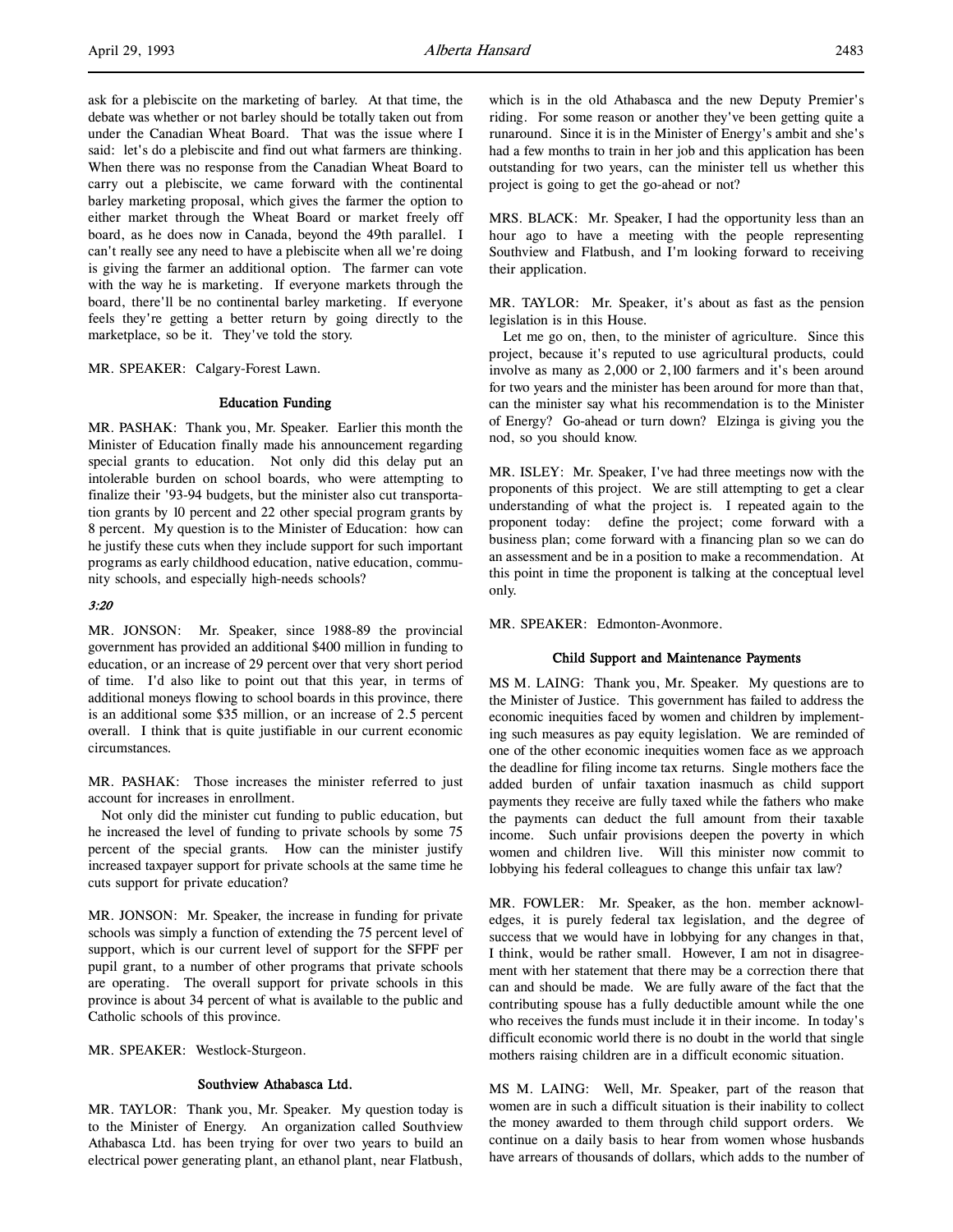women and children living in poverty. Will the minister now commit to implementing a program which will collect child support payments by deducting income at source?

MR. FOWLER: Well, of course I believe, Mr. Speaker, that that's already done through the garnishee process, and that is collecting income at source. I have no more toleration, no more sympathy for absconding spouses who do not maintain their responsibility to family and to former spouse or spouse that they are separated from than does this hon. member herself. The enforcement division of maintenance enforcement of our government collects hundreds of millions of dollars through their efforts now and do an excellent job with a very hardworking staff. However, in many instances in this economic time our enforcement officials are in no better a position to create money than anybody else is in the world today. Many people on which enforcement orders are held do not in fact have the money, because they themselves may not in fact be working or they in fact are applying for changes in those court orders.

Finally, I would state again that we in this government are extremely concerned that husbands and former husbands or those responsible for paying maintenance should in fact pay maintenance, and they are chased very, very hard.

MR. SPEAKER: Edmonton-Whitemud.

#### Lottery Funds

MR. WICKMAN: Thank you, Mr. Speaker. My question is to the minister responsible for lotteries. Year after year the Auditor General recommends that lottery funds be part of general revenues. What is it about the use of these lottery funds that prevents the minister from implementing the Auditor's recommendations?

MR. KOWALSKI: Nothing, Mr. Speaker.

MR. WICKMAN: Mr. Speaker, the minister responsible for lotteries replies, "nothing," in a very, very flippant manner. This is a very, very serious question about accountability and openness. To the minister responsible for lotteries, also the Deputy Premier: why does the minister continue to defend this action of secrecy?

MR. KOWALSKI: Mr. Speaker, the hon. member obviously wasn't listening to my first answer. I said that there was nothing that would prevent it.

A little earlier his colleague sitting beside him said: well, why aren't we sitting tonight? I said: some of us are working on budgets. Well, we also asked the Liberals to allow us next Thursday night at 6 o'clock to have the Provincial Treasurer bring forth the budget. All citizens of Alberta would then know exactly what the government wants to do, but the Liberals have denied us that. We want to deal with this matter. If they would just be helpful in allowing the people of Alberta to really understand what happens, rather than have, you know, the Liberal Party filter what happens here to the people of Alberta in association with some of their colleagues, we would be able to make sure the people would be well served. It is the government's intention to deal with the recommendations of the Auditor General in a very positive way, as has already been outlined by Premier Klein.

#### 3:30

MR. SPEAKER: We'll pause long enough for the one minister to leave.

## Privilege Imputing Motives

MR. SPEAKER: First we will deal with an item of privilege; then we will deal with a point of order which was raised last week as well. The ruling is fairly lengthy, and copies will be distributed to all hon. members upon completion of the ruling.

On April 21, '93, during question period the Member for Calgary-Buffalo directed a question to the Premier, as found on page 2309 of Hansard, and in his comments made reference to a letter written by the Member for Camrose. [interjections] Perhaps we could all just keep it quiet for a while.

The quote is this:

Sir, just three months ago the Member for Camrose was the Attorney General for this province, the man responsible for the administration of justice, the man responsible for the appointment of members of the provincial court. On March 23, 1993, the Member for Camrose wrote to a judge. He was writing on behalf of a man convicted under the Criminal Code of sexual exploitation of a minor. The member recommended a suspended sentence and probation. My question: does the Premier find this action by the former Attorney General of Alberta acceptable?

A copy of a letter was sent via a House page to the Premier and another copy to the Chair. The Chair intervened with a caution to the Member for Calgary-Buffalo. The Member for Calgary-Buffalo then placed a supplementary question. Quote:

Mr. Speaker, my supplementary question is: what steps has the Premier taken to ensure that members of the current Executive Council are not involved in either influencing or attempting to influence members of the courts in this jurisdiction?

On April 22 the Member for Camrose delivered notice of privilege at 12:25 p.m. to the office of the Speaker, which showed a copy to the Member for Calgary-Buffalo. When the House convened on April 22, the Member for Camrose gave oral notice that he wished to raise a matter of privilege at the end of question period. During question period the Member for Edmonton-Meadowlark placed a question to the Premier related to the issue as raised the day before by the Member for Calgary-Buffalo. The Chair called Edmonton-Meadowlark to order since the issue was to be a matter of purported privilege to be addressed that same day and therefore subject to the rule of anticipation. Edmonton-Meadowlark failed on a point of order following question period, as recorded in Hansard on pages 2334, 2335, and 2336.

On that same day the Chair recognized the Member for Camrose to rise in accordance with Standing Order 15(2), and under Standing Order 15(4) the Chair delayed further discussion until a day when the Member for Calgary-Buffalo would be present. In the evening of April 22 the Chair sent a note in the House to the Member for Calgary-Buffalo to ascertain if he would be present on April 23 to address the issue of purported privilege as raised. The member replied in the affirmative.

On Friday, April 23, the Member for Camrose addressed the issue of purported privilege, as found on Hansard pages 2368 and 2369. In the course of his remarks the member mentioned he had scheduled a meeting with the Ethics Commissioner to discuss the letter of reference. The Member for Calgary-Buffalo addressed the House on the issue, and this is found in *Hansard* on pages 2369 all the way through to 2372. The member stated he had referred the matter to the Ethics Commissioner on April 21. A letter from the Ethics Commissioner to the Member for Calgary-Buffalo dated April 23 was supplied, which indicated receipt of documents and an intention to make an investigation. The Chair made no comment save that the purported privilege matter would be given due consideration. Yesterday the Chair tabled the report of the Ethics Commissioner, dated April 28, 1993, and received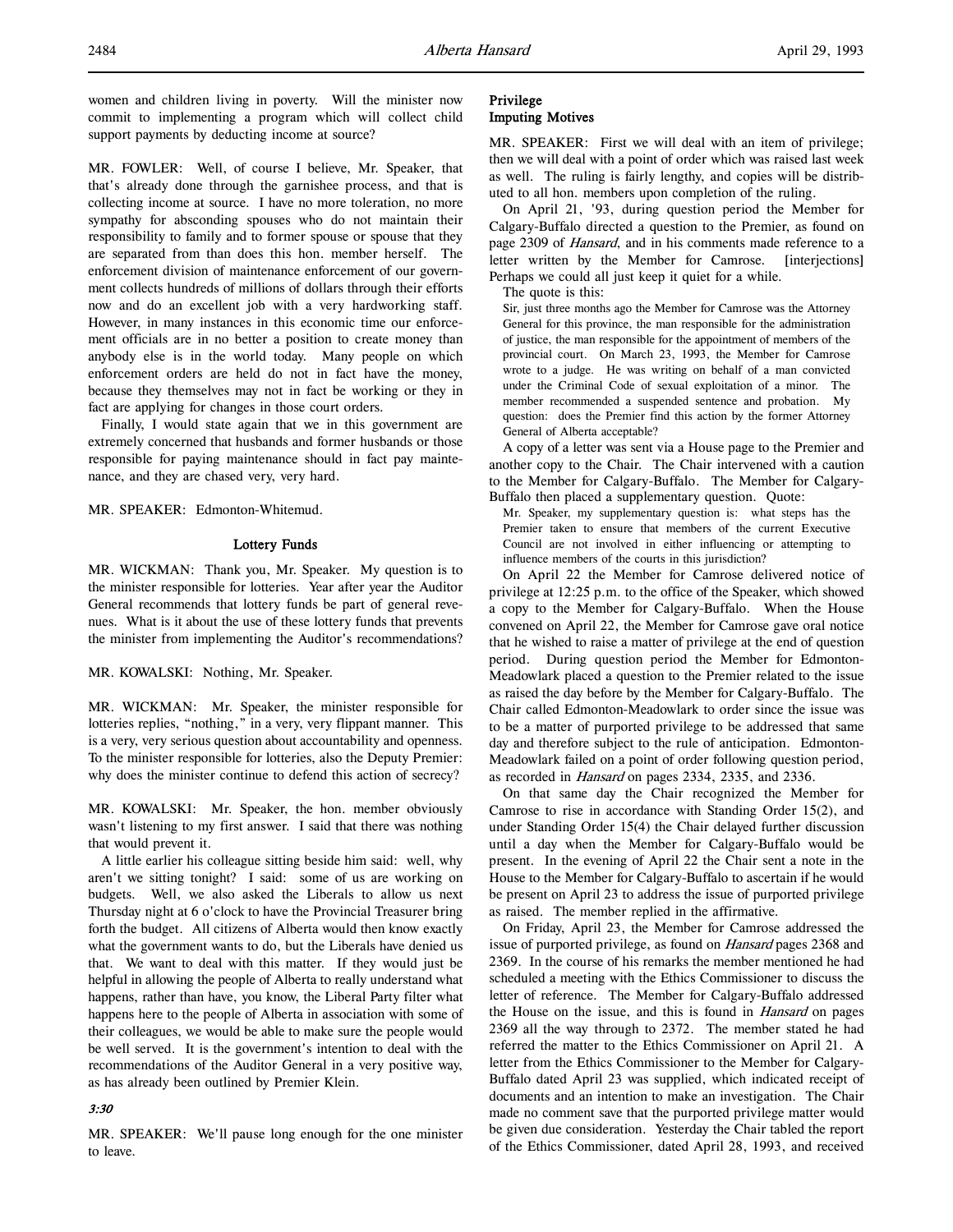by the Speaker at 11 a.m. This report was later given to all members of the House.

In assessing this particular case of purported privilege, a number of concerns arise. Unknown to the Chair or to the House, on April 21 the Member for Calgary-Buffalo sent a letter to the Ethics Commissioner. On the same day the same member raised his question in the House. At that time the Member for Calgary-Buffalo without notice then sent a copy of a letter to the Premier and to the Chair. It was not a proper filing; therefore, the method of filing is defective and inappropriate. The letter is not a certified copy. Indeed, it is a facsimile, as indicated at its lower right-hand corner. The document does not comply with the standard practice of this House. The letter is addressed, quote, "To the Court," not to a specific person. The letter does not show a time or date stamp to indicate that it was received or by whom. The question arises as to how this supposed, quote, court document, close of quote, became public. In addition, how is it that the Member for Calgary-Buffalo came into possession of a letter which was not addressed to him personally or in another capacity?

In his remarks to the House on April 23 the Member for Calgary-Buffalo made considerable reference to two documents, namely the Code of Professional Conduct for the Law Society of Alberta and the proposed code of professional conduct for the same society. No one can be held responsible for a proposed code which has not come into force; therefore, a reference to such material is of no consequence. Calgary-Buffalo also referenced the code of ethics as in effect for the Law Society. Calgary-Buffalo further stated in Hansard on page 2371 that this issue of purported privilege, quote, "is a matter for the Legislative Assembly; it's not a matter for the Law Society." The Chair agrees that both of these documents are of no relevance in this Chamber.

Yesterday the Ethics Commissioner delivered his report to the office of the Speaker with copies for all members, which were distributed in the Assembly. The Ethics Commissioner stated on page 2, and I quote, "The actions taken by the Member for Camrose do not breach any section of the Conflicts of Interest Act." The Ethics Commissioner further states on page 3, quote, "No sanction is recommended as the Member has not breached the Conflicts of Interest Act." The Ethics Commissioner makes useful comments throughout his report. The Ethics Commissioner also raises the issue of letters of reference for the Assembly to deal with at a later date. The Ethics Commissioner also stated on page 3, and I quote:

This particular matter was simultaneously raised in the Assembly and with the Office of the Ethics Commissioner. It is recognized that privilege is one of the most important matters to be considered by the Assembly and that the Assembly must retain its full authority to deal with matters of privilege.

The Chair has given long and thoughtful consideration to this whole matter and is well aware of precedent being established as this is the first time purported privilege has been raised since the coming into force of the Conflicts of Interest Act.

Standing Orders of the Assembly come very much into play, especially Standing Order 23(h) and (i), which are, and I quote:

A member will be called to order by Mr. Speaker if that member:

(h) makes allegations against another member;

(i) imputes false or unavowed motives to another member.

I quote Beauchesne 409(7):

A question must adhere to the proprieties of the House, in terms of inferences, imputing motives or casting aspersions upon persons within the House or out of it.

Under Standing Order 15(2) notice was complied with by the Member for Camrose, and I quote here:

A member wishing to raise a question of privilege shall give a written notice containing a brief statement of the question to Mr. Speaker and, if practicable, to any person whose conduct may be called in question, at least two hours before the opening of the sitting, and before the Orders of the Day are called, shall call attention to the alleged breach of privilege and give a brief statement of the nature of the matter which founds the complaint.

Standing Order 15(3) and (4) were complied with by the Chair, and they read:

(3) If Mr. Speaker is of the opinion that the matter may not be fairly dealt with at that time, he may defer debate on the matter until such time as he determines it may be fairly dealt with.

(4) If the member whose conduct is called in question is not present, the matter shall be deferred to the next day that he is present unless Mr. Speaker rules that, in the circumstances, the matter may be dealt with in his absence.

Standing Order 15(6) was complied with, and I quote:

Mr. Speaker may allow such debate as he thinks appropriate in order to satisfy himself whether a prima facie case of breach of privilege has taken place and whether the matter is being raised at the earliest opportunity.

The Chair therefore rules that a prima facie case of privilege has occurred.

#### 3:40

MR. KOWALSKI: Mr. Speaker, I rise to give oral notice to make a motion with respect to your finding that a prima facie case of breach of privilege has taken place. However, prior to doing so, I wonder if the hon. Member for Calgary-Buffalo wishes to rise in his place to follow the time-honoured tradition of parliament and to apologize to the Member for Camrose and to this House.

MR. DICKSON: Mr. Speaker, given the decision you've just rendered, I appreciate the opportunity provided by the Deputy Premier, and I wonder if I might have a day to consider that, sir.

MR. SPEAKER: I'm sorry, hon. member; that's not the tradition of the House.

MR. TAYLOR: Point of order.

MR. SPEAKER: Order. There's no points of order on this issue. [interjection] Order. Take your place. Thank you.

MR. KOWALSKI: Mr. Speaker, I have been in this House for a great number of years, since 1979. When an hon. member rises on a question of privilege, that hon. member must understand the seriousness of a question of privilege. This is not a matter that should be taken lightly. It's not a matter of whim that goes on on a particular day. It's my understanding as well that the Member for Calgary-Buffalo is learned in the law. Certainly he's been in this House, with ample time to deal with everything that he chooses to. I think we should deal with this matter today. We have the reputation of one hon. member at stake. If the hon. Member for Calgary-Buffalo chooses not to rise – I'll sit down, and I'll give him a minute perhaps, if that's appropriate, sir – then I will be proceeding with my oral notice.

MR. SPEAKER: Thank you. The House stands adjourned for five minutes.

[The Assembly adjourned from 3:45 p.m. to 3:50 p.m.]

MR. SPEAKER: Order please. Order. Does Calgary-Buffalo wish to take the floor?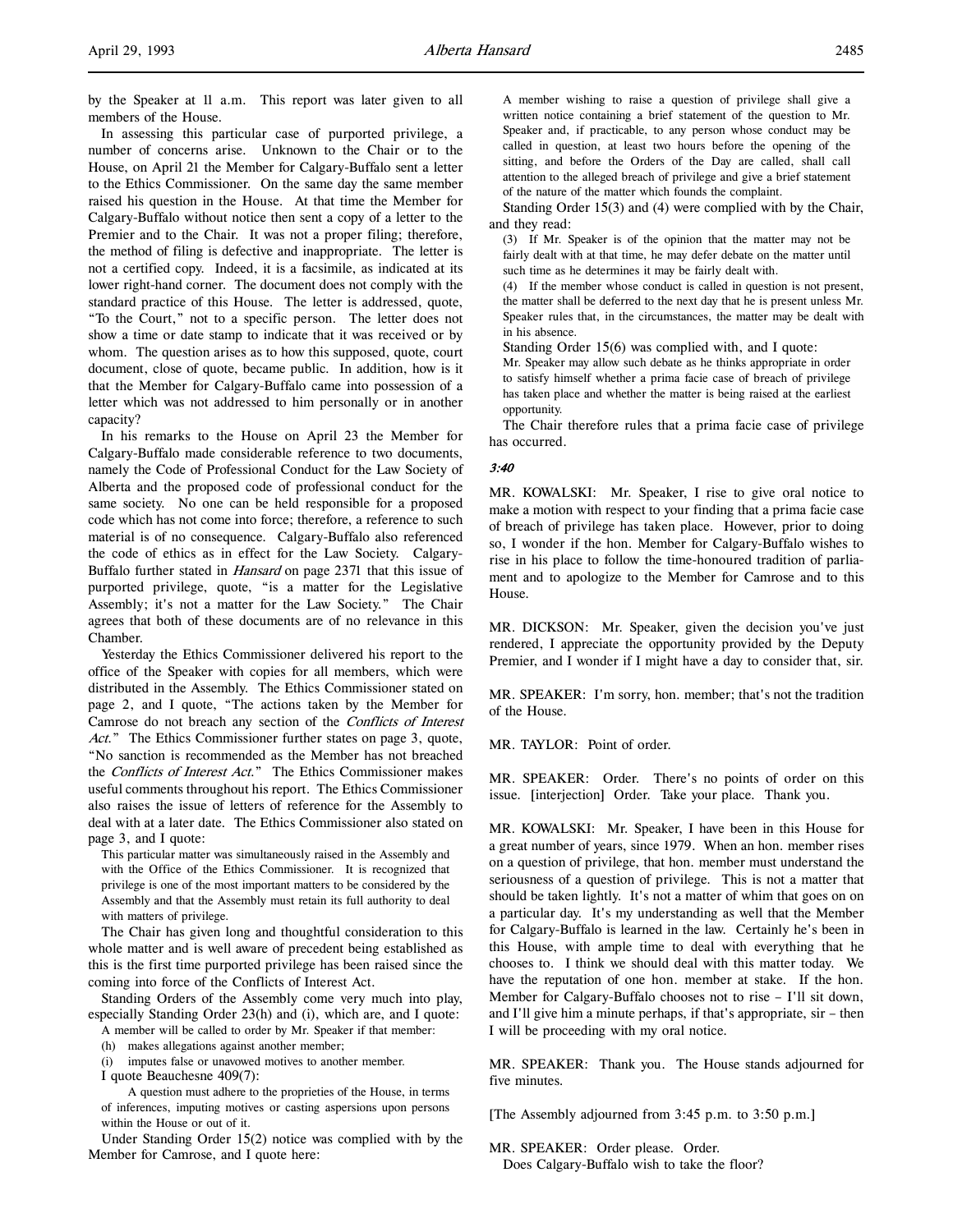MR. SPEAKER: Thank you, hon. member. The Chair takes it this is not an apology. Therefore, you are not recognized.

MR. KOWALSKI: Mr. Speaker, I give oral notice of a motion to refer your finding of a prima facie breach of privilege to the Standing Committee on Privileges and Elections to determine the appropriate action with respect to the Member for Calgary-Buffalo.

## Point of Order Reflections on a Member

MR. SPEAKER: With respect to the point of order that occurred on April 23, '93, in question period, the Member for Edmonton-Strathcona raised a matter related to MLA pensions. In his supplementary question the member stated on page 2365 of Hansard, quote:

Yesterday the former minister of consumer and corporate affairs said that one of the reasons that he ran for office in the last election was the generosity of the MLA pension plan.

The MLA for Calgary-Currie rose on a point of order and cited Standing Order 23(h) and (i).

A member will be called to order by Mr. Speaker if that member:

(h) makes allegations against another member;

(i) imputes false or unavowed motives to another member.

Calgary-Currie referred to Edmonton-Strathcona's remarks in the supplementary as being, quote:

At best, that is a complete distortion; at worst, it impugns the very motives for which I ran for the Alberta Legislature.

In reply Edmonton-Strathcona commented that he had made his remarks based on a, quote, "publication in the Calgary Sun."

Edmonton-Strathcona withdrew the one word, quote, "generosity," from the phrase "generosity of the pension plan." Edmonton-Strathcona did not apologize to the member or to the House.

Edmonton-Strathcona indeed made a statement in his supplementary comments which violated both Standing Order 23(h) and (i) as well as Beauchesne 409(7). Quote:

A question must adhere to the proprieties of the House, in terms of inferences, imputing motives or casting aspersions upon persons within the House or out of it.

The Chair therefore requests the Member for Edmonton-Strathcona to honour the gracious tradition of this House and to apologize to the Member for Calgary-Currie and to this House.

MR. CHIVERS: Mr. Speaker, I regret if I've misquoted or misunderstood the member's comments. In that sense, I apologize to him: if I've misunderstood or misquoted his comments.

## head: **Orders of the Day**

## head: Written Questions

MR. DAY: Mr. Speaker, I move that the written questions on today's Order Paper stand and retain their places.

[Motion carried]

## head: **Motions for Returns**

MR. DAY: Mr. Speaker, I move that the motions for returns on today's Order Paper stand and retain their places with the exception of Motion for a Return 277.

[Motion carried]

#### Hemisphere Engineering Inc.

277. On behalf of Mr. Decore, Mr. Wickman moved that an order of the Assembly do issue for a return showing details of the payment of \$49,027 to Hemisphere Engineering Inc. by the Department of Public Works, Supply and Services during the fiscal year 1989-90.

MR. DAY: Mr. Speaker, the government accepts Motion 277.

MR. SPEAKER: Thank you. A favourable indication.

MR. WICKMAN: Thank you, Mr. Speaker, for the positive comments. I will not speak on it.

[Motion carried]

## head: Motions Other than Government Motions

#### English as a Second Language Programs

234. On behalf of Rev. Roberts, Mr. Gibeault moved: Be it resolved that the Legislative Assembly urge the government to provide accountable, effective English as a Second Language, ESL, programs to both children and adults by increasing the per pupil grant paid to school boards, extending the number of years for which grants are available, providing ESL to early childhood services students, providing ESL for Canadian-born children whose first language is not English, updating curricular resource materials, increasing the number of full-time spaces available for adult ESL as immigration levels increase, providing specialized ESL training to assist with the transfer of foreign credentials and the ability to work in Alberta, and ensuring that the availability of ESL training does not discriminate on the basis of gender.

#### MR. SPEAKER: The Member for Edmonton-Mill Woods.

MR. GIBEAULT: Now, Mr. Speaker, that is a comprehensive motion dealing with a very important issue. [interjections]

MR. SPEAKER: Order please, hon. members. Order. Down just a bit, thank you.

MR. GIBEAULT: It's an important and comprehensive motion, Mr. Speaker, that deals with the question of English as a Second Language. Principally it relates, of course, to English for those citizens, those newcomers to our province for whom English is not their first language, although it does also apply, as I'm going to touch on in my comments here shortly, to Canadian-born children who have difficulty and have not mastered English to an appropriate skill level to be completely competent in the language in the sense of being able to function effectively in our society.

I'd like to touch on a number of points to this issue, Mr. Speaker. The question of English as a Second Language training in the province has been one that's been the subject of much discussion and perhaps some controversy for a number of years.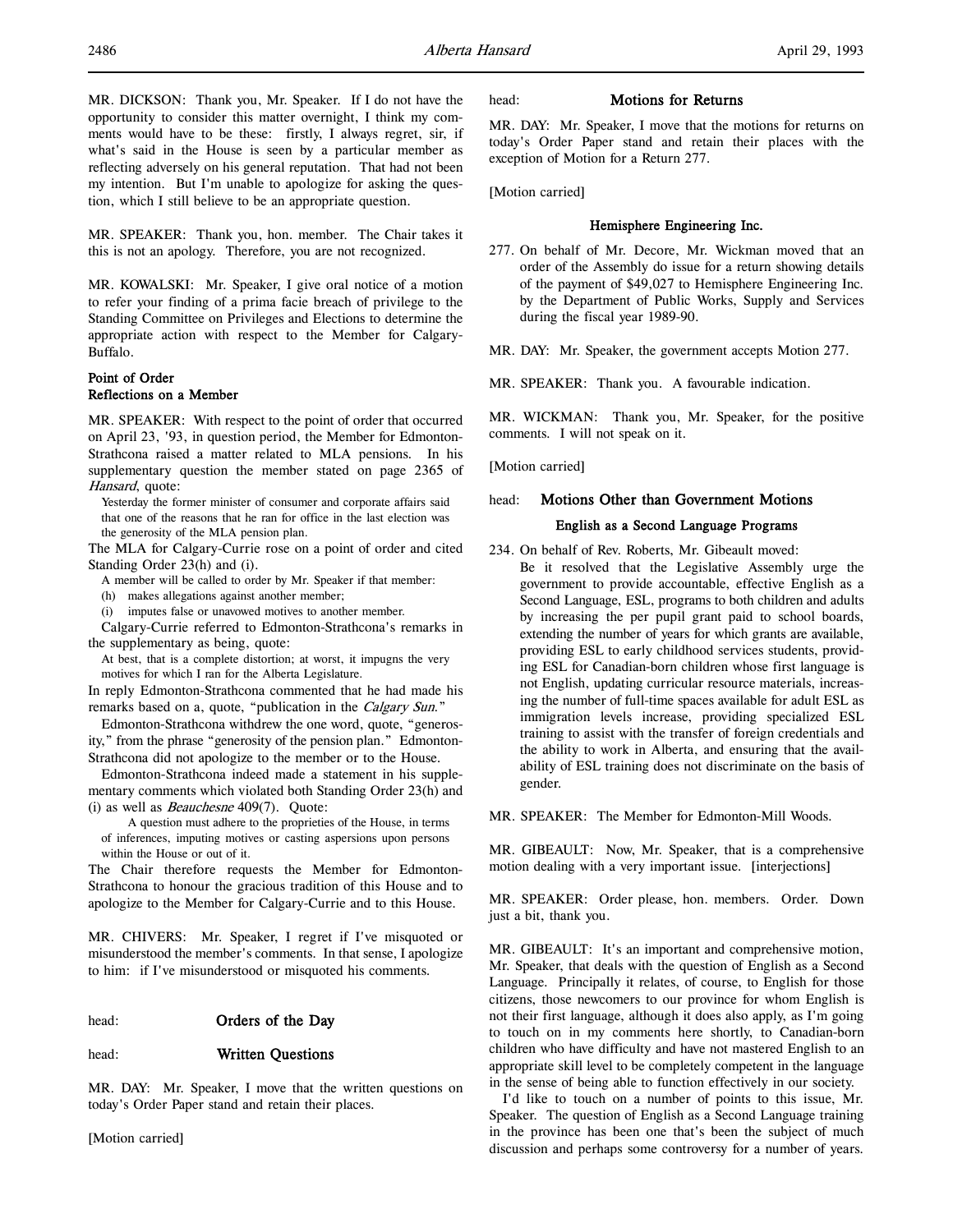Back in January of 1991 the Alberta Teachers of English as a Second Language put out a position paper entitled Language Training for Adult Newcomers, in which they put out a request for the provincial and the federal governments to adopt a longrange funding policy for language training for adult newcomers to Alberta. That position was based on five points.

- 1. Language training is essential to the successful integration of newcomers.
- 2. Quality language training gets a good return on the investment.<br>3. A quality language training program is based on professional
- 3. A quality language training program is based on professional ESL instructors.
- 4. The [English as a Second Language] Profession must be part of policy-making on language training.
- 5. Effective programs should not be hampered by fluctuating funding.

The reason, of course, that this position paper was adopted was because there has been a number of difficulties with regard to the administration of the English as a Second Language program in the province. Part of the problem was, of course, that English as a Second Language was not part of Alberta Education's mandate; it was not part of Alberta Advanced Education's mandate. It was sort of an interdepartmental committee's responsibility, if you like, and to that extent, when everybody's responsible for something, nobody's responsible for it. So what we had was a situation where programs were introduced on a somewhat ad hoc, piecemeal basis in various institutions around the province.

The instructors in many of those cases did a very excellent job under very limited resources and under difficult circumstances at times. What the Alberta Teachers of English as a Second Language were trying to bring to the government's attention is that English as a Second Language to be effective should be given the same kind of status, if you like, in terms of funding and attention and administration that is available for the wide range of education services that are administered through the departments of Alberta Education and Alberta advanced education. That of course means that you have to have people with certain qualifications. Not just anyone is taken off the street to teach English as a Second Language. Like all teaching, the teaching of English as a Second Language is a specialized occupation. As we have certificated teachers in our schools all around the province, we should also be looking at having a certification and professionalization process for the teaching of English as a Second Language.

#### 4:00

In addition, of course, that sort of professionalization and funding base for English as a Second Language would ensure that the quality of instruction was at a high level. One of the problems of this ad hoc and piecemeal approach and funding that only went for a few months at a time on a renewable basis from time to time was that many educators were reluctant to get into the field because they were often taken on on a contract basis for a few months' period, with no benefits, no pension – none of the accoutrements, if you like, of the profession of educators. So there was a lot of instability and turnover, and generally it was a situation, Mr. Speaker, that did not contribute to the effective delivery of an English as a Second Language program.

#### [Mr. Deputy Speaker in the Chair]

Now, Mr. Speaker, on November 15, 1990, the interdepartmental committee responsible for English as a Second Language – which included the departments of advanced education, career development and employment, culture and multiculturalism, education, family and social services – put out their report, English as a Second Language: Interdepartmental Review

Committee, in which they had a number of recommendations to bring to bear on the question of English as a Second Language as it's delivered here in the province of Alberta.

Their first recommendation for adult ESL in the short term was that

the existing or a higher level of financial support be provided for full-time ESL training;

secondly, that

Advanced Education allocate more funds to clear up the current waiting lists in part-time training;

thirdly, that

- the current level of generic part-time ESL training be increased temporarily.
- Now, for ESL for adults in the long term, it recommended that federal ESL funding be tied to numbers of immigrants requiring ESL

in the negotiation of a new Canada-Alberta immigration agreement and that

specialized English language training be increased.

They indicated here that at least a half a million dollars would be required over the remainder of the 1990-91 budget year.

Now, Mr. Speaker, the problem and the point that they were getting at there, one of the problems that continues to exist in this field of English as a Second Language, is that while many newcomers have a basic level of English, which allows them to order meals in a restaurant and do some fairly basic kinds of things – which is probably the level of ability that I have in French and Spanish, for example; I can function at very basic levels like that – but when it comes to technical language and any of the trades, whether it's a profession of medicine or education or engineering or plumbing or carpentry, you name it, the problem is that the English as a Second Language training that is available now simply doesn't provide people with that kind of English skill development. Without that kind of technical command of the language, it makes it very difficult for newcomers, who may have considerable technical or professional training from their country of origin but have difficulty in finding appropriate placements in their fields, because their command of English is not available at a technical or professional level.

While it's important, of course, to have that preliminary and basic English as a Second Language training, it's simply not adequate and not enough to ensure that those newcomers who come to our province with high degrees of education, training, professional and technical courses in many cases, and degrees – we want to take advantage of those people's background, ensure that they can participate fully in the provincial economy. So that recommendation was a very important one and is one that is advocated as well by my colleague the Member for Edmonton-Centre in his motion that we're discussing today.

Mr. Speaker, it went on in that same report to make a number of short-term recommendations for the basic education component; that is, ECS to grade 12. It recommended, first, that

provincial funding be extended to Alberta students who were born in Canada and who are not fluent in English and to students at the ECS level requiring such assistance.

As I said, there are situations, perhaps some of the native communities and some of the more isolated communities, where people can grow up not developing a good and effective command of the English language. They argued in that interdepartmental committee report that the program should be extended to cover those as well.

They recommended, secondly, that "two count dates be used for determining the number of students eligible for ESL funding," and thirdly, that "ESL curricular guidelines, learning resources, assessment tools, and inservice assistance be updated."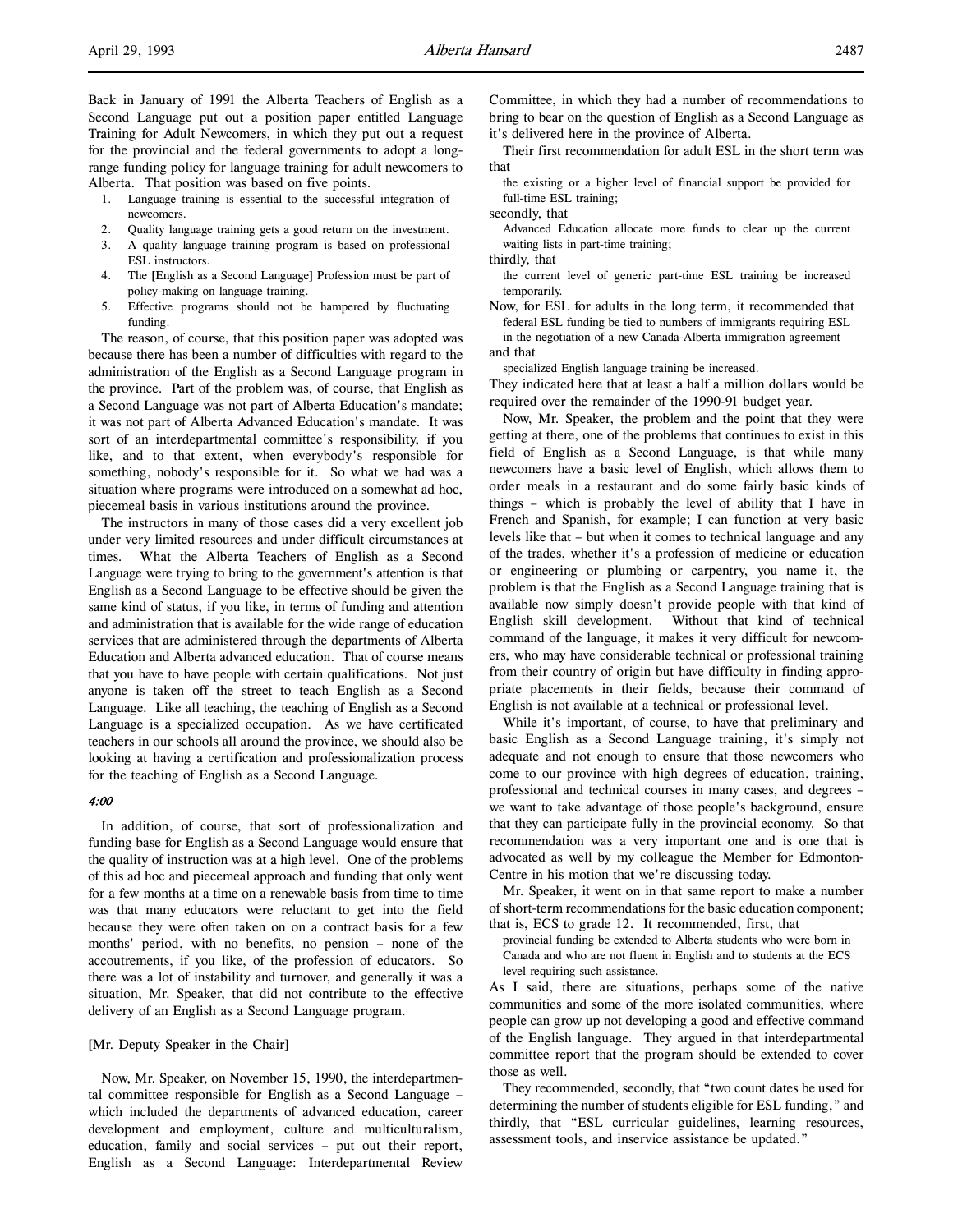Now, for the long term, Mr. Speaker, they looked at suggesting that

a study be undertaken to identify the costs and effectiveness of offering ESL programs in different school districts and school settings, taking numbers and cultural background of students, delivery systems, and special needs [all] into account.

In terms of their relations with the federal government, Mr. Speaker – and that's important because this is a shared responsibility – the interdepartmental committee recommended that

Alberta be directly involved in immigration policy decisions which affect the ability of this province to provide adequate services and that

federal funding for ESL in basic education and for adult ESL fulltime and part-time programs be part of the new Canada-Alberta immigration agreement.

So, Mr. Speaker, there have been, as I said, two major position papers that have been developed in that period of time: the interdepartmental committee report of November 15, 1990, and the Alberta Teachers of English as a Second Language position paper of January 1991. Those have received wide discussion among service providers and people in the institutions that are involved in English as a Second Language training.

Mr. Speaker, we do still have a ways to go. Just last year Alberta Education put out a document called Achieving the Vision, 1992 report, in which, talking about the successes in the educational system for immigrant children: enrollments in English as a Second Language programs have increased from 8,000 students in 1990-91 to 8,400 in 1991-92. It pointed out that some 85 percent of all students who received ESL instruction in 1991- 92 attended school in Calgary or Edmonton. So it's really a concern that is of particular salience to those of us who are from the two major cities of the province, but it is also a concern for many of the smaller communities because, as they point out in these reports repeatedly, it's in the interests of all of us to ensure that newcomers have a good command of English not only at the basic level but also at the enhanced technical and professional levels to ensure that we can have all of those individuals participating effectively in the provincial economy.

Of course, this relates again to the question of foreign qualifications to some extent, and I spoke to that just the other day in the House. We look forward to the centre for foreign qualifications assessment being established soon, because that is the other component that is really a gap in the current system: newcomers to our province who have these advanced degrees and certificates and diplomas are not currently able to get them recognized and determined for a Canadian equivalency or an Alberta equivalency. So that is the additional part. The English language is the principal one and then, of course, being sure that people, when they do come to the province, are able to get that equivalency so that they can participate in the economic life of the province whether it's in some kind of an employment capacity or in terms of establishing new businesses in the province.

Now, it goes on in this report, Achieving the Vision, 1992 – just last year – to point out that immigrant students who received ESL instruction in elementary school attained about the same level of success in high school as other Alberta students. However, it pointed out that some 61 percent of the students in a sample that was used for this report "had not attained an Alberta high school diploma." That is to suggest that for those who only start English as a Second Language training in high school, it doesn't seem to be meeting the needs of those students, because quite a significant number of them do not graduate from high school.

It goes on finally in this report, Mr. Speaker, to point out that in terms of success for immigrant children, the rating that was given here is only fair. It could have been good or very good, but it was only fair. It means that there is more work that needs to be done. It pointed out that

service delivery to immigrant students has not changed. A study of the academic achievements of a sample of immigrant students indicates some are very successful in school, while others experience considerable difficulty.

It points out here that

the low graduation rate of students who receive ESL in junior or senior high school indicates that these students continue to have educational needs which are not yet being met.

That's the salient point here, Mr. Speaker. These needs are not yet being met. It indicates that this priority is only rated fair, the same as 1990-91. So a year later we haven't made much progress, and we're now into 1993. If the Minister of Education was with us, perhaps he could tell us how his latest assessment might be in that area. Clearly, the report from last year indicates that we are not making nearly as much progress in this area of educational success for immigrant children as we are making in many of the other elements that the Department of Education tries to measure and determine; for example, do students stay in school longer, is there excellence in science, building partnership, excellence in school and teaching and curriculum and so on. On those other factors many of them were rated good or very good, but on this one here, the success for immigrant children, it's only rated fair. It was one of the poorest ratings except for success for native children, which was also given only a fair rating.

#### 4:10

Mr. Speaker, there is room for improvement here. I think it behooves all of us as leaders in the province and as legislators to do everything that we can to ensure that the changes are made, whether it's in terms of funding of the learning resources, the administration of these programs to ensure that we do provide programs that meet the needs not only of basic education but also at the secondary level and also in the technical and professional fields to ensure that we do get in fact the full benefit of the contributions that newcomers can make to our country.

The only other thing I want to say here before inviting other members to join this debate is to point out, as was mentioned in some of these reports also, that one of the problems with English as a Second Language has been that it has been targeted to heads of households with the idea that heads of households tend to be the first member of the family to join the work force and therefore have the greatest need for developing some mastery of the English language. While we don't necessarily dispute that, what has happened is that this has often meant that spouses of the heads of households, which for the most part tended to be women, were left out of the English as a Second Language training stream and have in many cases become very isolated in their homes. They don't have a sufficient command of the English language to interact effectively with the mainstream community. So there's been a serious problem of domestic isolation, and this leads to a number of difficulties for those families. I think a higher priority clearly has to be made for ensuring that ESL programs do not discriminate on the basis of gender and that the needs of all the family members are taken into account.

Mr. Speaker, I do invite all members to support my motion, Motion 234, which is on the Order Paper on behalf of the Member for Edmonton-Centre.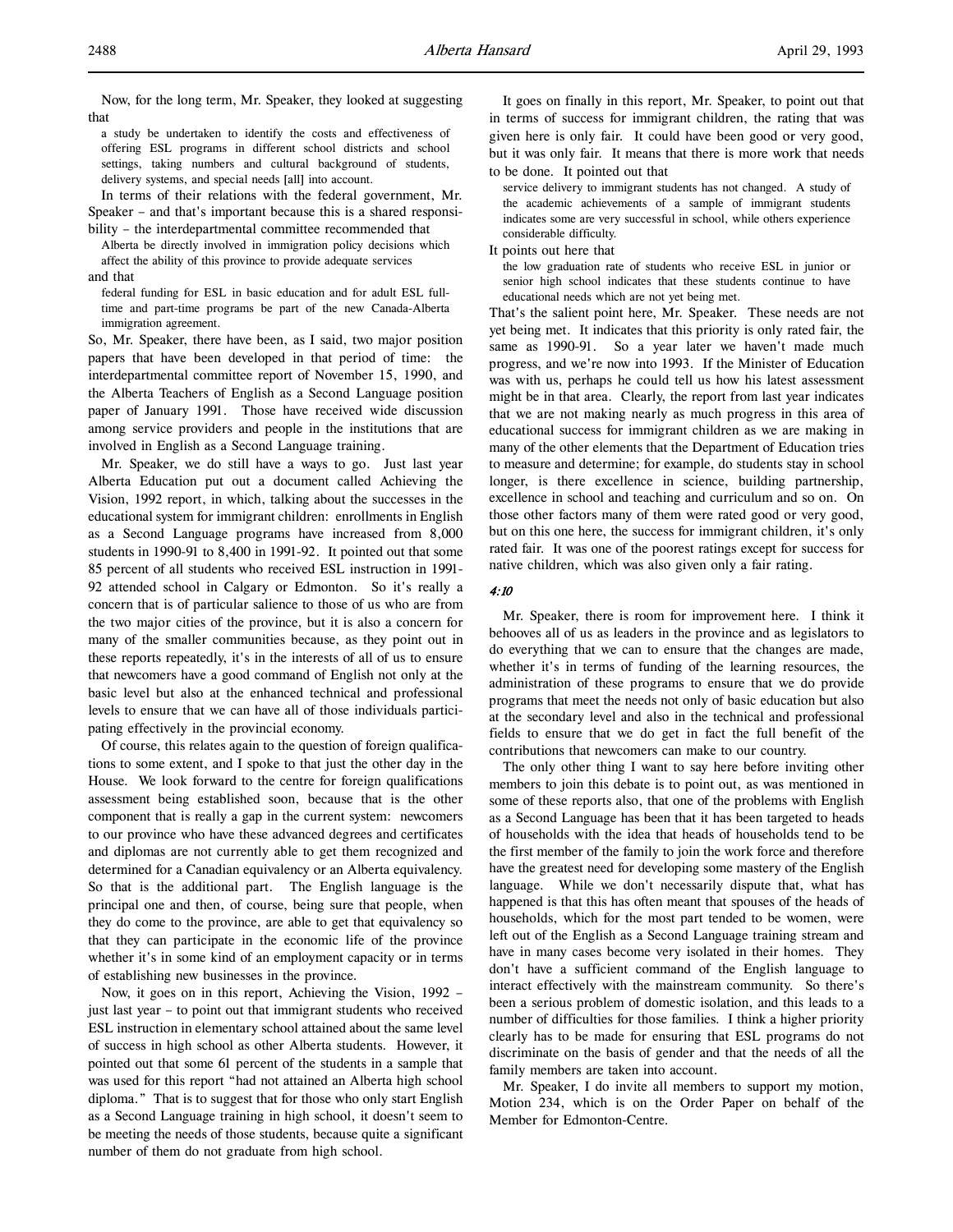MR. DEPUTY SPEAKER: The hon. Member for Edmonton-Parkallen.

MR. MAIN: Thank you, Mr. Speaker. When I saw this motion on the Order Paper, I wanted to make sure that I had an opportunity to say a few words about it, because I think it states a case and makes some important points that are important as our society changes and will continue to change in its demographics, ethnic makeup, over the foreseeable future. I would expect that our society in our province, both in the big centres and in the smaller centres, will continue to evolve and change into one that is very cosmopolitan, one that is very ethnically mixed. I use those two expressions because I'm trying to avoid the use of the word "multicultural" because of its negative connotations, many of those connotations very richly deserved, I might add.

Mr. Speaker, during my period of time serving the people of Alberta as minister responsible for the Multiculturalism Commission, I came to be very, very much aware of the needs, demands, and requirements for English language training for those people who were arriving here and who wanted to make a better contribution, a greater contribution to our society, our economy, and the well-being of our province but who were restricted somewhat by their language skills. It seemed to me then that we had quite a situation; we had ESL responsibilities in four or five different departments. This was in the previous alignment of departments. We had it in advanced education for adults. We had it in Education for K to 12. We had it in the Department of Labour through the Professions and Occupations Bureau. It was evident in the Department of Family and Social Services as well, and the Multiculturalism Commission got all the complaints.

Mr. Speaker, things haven't changed all that much, although some departments have been realigned, and some responsibilities have been realigned so that we now see responsibilities for English language training in the Department of Advanced Education and Career Development, in Community Development, in Education, in Family and Social Services, and in the Department of Labour. The same general bureaucracies are still attempting to deal with this issue and are attempting to make sure that those people who come to this country who want to join our society and make a valued contribution are able to do so with the minimum of disruption and with the minimum of barriers. When I had the responsibilities for the Multiculturalism Commission, my stated goal was to make sure that all Albertans could participate in everything that Alberta had to offer by eliminating barriers and opening doors. Of course one of those doors, that for many people remains closed, is the door of language.

Mr. Speaker, when you move to a motion such as Motion 234, that has been presented by the New Democrats, you have to ask yourself a number of questions not based on the validity of the issue: should the government, should society, do something with regard to English as Second Language? We're specifically debating this particular motion and the way it lays out the case. While I have enormous sympathy for those who are upgrading their skills, attempting to upgrade their skills, and working hard – as a matter of fact, yesterday, Mr. Speaker, you'll recall that I introduced seven people from the Royal Glenora Club here. It's a club that I've belonged to for 15 or 16 years. There are many individuals who work on staff there in the hospitality end of the operations, who are involved there who are immigrants, who are here from different countries, whose English skills are not what they would be for you or me or anybody else in this Chamber, but individuals who are attempting with the help of their employer to upgrade their skills. They're doing a special, narrow focus, niche type of ESL training based on the hospitality industry. They graduated yesterday. The seven individuals were here with their teacher, and I was proud and pleased to introduce them to Members of the Legislative Assembly.

#### [Mr. Moore in the Chair]

I'm very sympathetic. I've met and talked with people right across the province in a variety of walks of life who agree that ESL training is something that we have to do more of. It became clear to me that we could double, triple, quadruple, increase by a factor of 10 or 20 the amount of money available for ESL and it still wouldn't begin to be enough. So I guess you have to ask your questions and try to find the answer. Do we give each and every request for funds equal weight? Do we have unlimited funds? How much of this is the government's responsibility? How much should government, therefore the taxpayers, take on themselves? How much is the responsibility of the individual attempting to increase his or her competitiveness in the marketplace and increase his or her qualifications and ability to gain work? Mr. Speaker, when you start to answer some of those questions, you begin to see how, while its intent is good, this motion's specific substance begins to fall a little short.

There are in all, Mr. Speaker, eight different suggestions here, starting with the notion that the current efforts by government are neither accountable nor effective. The motion suggests that the government be urged to provide accountable and effective ESL programs, and then it goes on to describe some. It would be my suggestion and my feeling that there are accountable programs, there are effective programs now. Without question there could be more money spent. I wouldn't debate that for five seconds. If there were more money, I'd say: well, let's put it into ESL or libraries or schools or hospitals or agriculture or roads or the environment or anything. Mr. Speaker, there is no more money. So I guess we've got to ask ourselves: Are we designing an effective program? Are we getting some of this work done? Are good things happening? My experience is: yes, there are.

My next-door neighbour, Mr. Speaker, volunteered to teach ESL. When she decided she didn't want to do that anymore – she is an independent woman; she can do as she wills – when she decided she wanted to move on to something else, the people who had her volunteering hired her to teach; they paid her money to do it. She was doing it for nothing. They wanted to keep her. She wanted to leave. They offered her money, and she agreed to stay on. It seems to me that in that particular case there was sufficient money not only to hire her but to get some effective work done. She enjoys the work, by the way.

#### 4:20

Some of the issues that I guess we have to deal with just to get a sense of whether we should support this motion or not, and to be quite frank, today I'm not sure if I'll be voting for this motion or against it. I'm going to try to work through the issues here. We'll hear from some other members, I'm sure, and then we'll come to some kind of a conclusion. As I've been doing some research on this, I want to lay out some of the things that I've found for the benefit of the Member for Edmonton-Mill Woods, who made the opening arguments, and for the Member for Edmonton-Centre, under whose name this motion appears. As I started to say, first of all, if we agree with the substance of the motion, that we need accountable, effective ESL programs, let's see what we're doing now. Are we doing anything now, and can we get some sense of if that's any good?

Well, as I said, there are five existing departments of government that deal with ESL now. What is there already? Well, the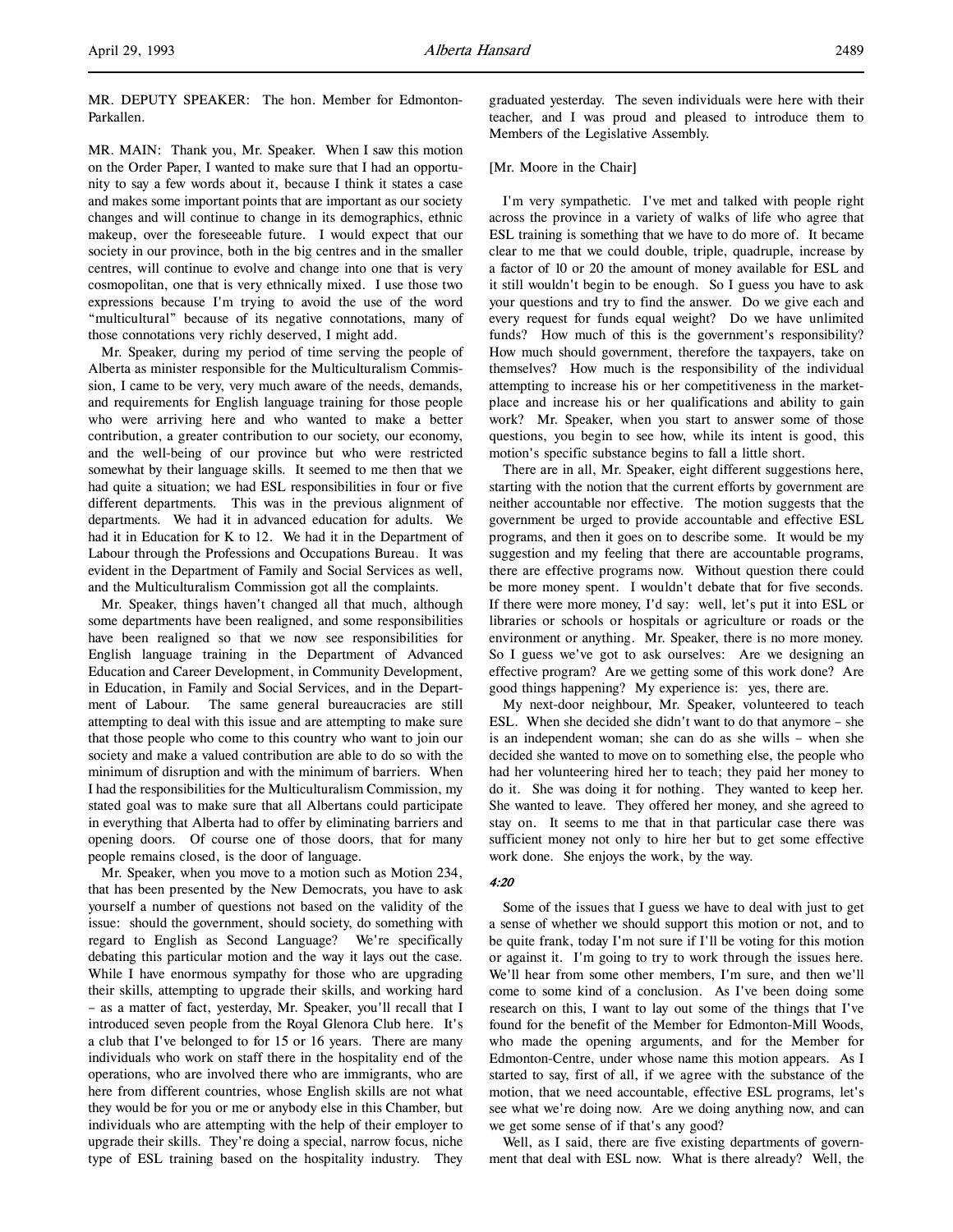motion suggests that per pupil grants paid to school boards increase. Well, Mr. Speaker, program grants for students have increased. For years there have been regular ongoing increases, not only volumetric increases but also inflationary and other adjustments upwards. That already happens.

The motion suggests that the number of years for which grants are available be extended. That has already happened. Initially there were two years available for funding. Now that funding has been expanded to three years. That has already been accomplished. I'm sure the Member for Edmonton-Mill Woods would suggest four years or five or six or eight or 10 or 15 or 20, but already the second test prescribed in the motion has been met.

The third suggestion here is to provide ESL to early childhood service students. Well, Mr. Speaker, program documents do address ECS needs as well as Canadian-born students requiring ESL. That's already being accomplished. It would be easy to argue and easy to point out and show graphs and so forth that indicate that you need to do more, and I suppose I could grant that to the member. The motion suggests that there is nothing being done, and in fact there is quite a bit being done already.

Curriculum program guides have already been revised and have already been expanded in the ESL area, as the motion suggests it should do. It says: update curricular resource materials. That's already being done, Mr. Speaker. New student and teacher learning resources have already been identified. Many of these things, more than half the things that have been suggested in this motion are already being undertaken, being expanded, increased, and being done by the government of Alberta through its various efforts on behalf of those people who require ESL training.

Mr. Speaker, the one thing I think that is also important that members should be aware of is that ESL funding is not provided entirely by the province of Alberta. There are some considerable numbers of millions of dollars attached to ESL training in a variety of fronts, as I've already described, but there's a great number of dollars that flow to this province and to others from the federal tax base. The federal language training program, which is called the language instruction for newcomers to Canada, or LINC, was introduced in 1992, and it redirected funds that were formerly used for student support into program support. They have expanded the number of spaces available. The training spaces have gone up to about 45 percent of all newcomers who need language training, and prior to that it was just a shade over a quarter.

We want to be very, very careful that, as we expand and grow and the government attempts to move ESL training ahead, we don't just simply throw money at the problem. Were I the federal department in charge of this, I would look at what is happening in Alberta. For the purposes of this debate, let's say we're putting \$10 million in and the feds are putting in \$5 million. Well, if we were to up ours by \$2 million, my guess would be that the next day the feds would reduce theirs by \$2 million, and the net effect for those people who need ESL would be zero. It would still be the same number of dollars. So what we want to do is make sure that the dollars that are already committed to ESL are used in an efficient manner, are directed where they are needed most, and provide the kinds of things that we as a society want, which are productive, capable immigrants who come to this society.

I'd just like to stop parenthetically for a moment and say a word about immigrants and immigration. Mr. Speaker, I have met a great many recent newcomers to this province, a great many people who came here from far-off lands whose skin colour, whose language, whose religion, whose entire cultural background is so different from mine that it would be as far away as you can get. I was born in a small town on a farm in Saskatchewan: just

a little white prairie boy. I have many friends and associates who have worked with me in my capacity as a minister, as an MLA, as a broadcaster, just as a regular citizen, who weren't born on small prairie farms, who were born in far-off lands that you or I have never visited. They are completely different. They come to this land to make a valuable contribution.

Now, some people think that immigrants come here to steal jobs. I know of one individual who came here from Vietnam. As a matter of fact, it was interesting. I was in a town hall meeting, and there was one guy who, if you saw him in a crowd, you'd say looked like me – same skin colour, same cultural background – and he was complaining about immigrants. "Oh, those immigrants, they come here; they go on welfare. They sit around. They do nothing," and all the rest of it. This was this one constituent of mine complaining. Sitting right beside him was an Oriental gentlemen, clearly an immigrant. His English, while it was passable, was not what you would call fluent. This gentleman sat there quietly, listened to this harangue from the long-time Canadian. I had to intervene. I had to say, "Well, sir, tell me: are you on welfare?" "No, I'm not." "How long have you lived in this country?" "Fifteen years." "Where did you come from?" "Vietnam." "What do you do?"

Well, Mr. Speaker, the man has a market garden just on the outskirts of Edmonton. He sells his produce to restaurants all across Canada. He has several dozen employees working for him. He operates a very strong business, making a valuable contribution to the tax base federally, provincially, municipally. He hires people. They do the same thing. Yet the individual who was my constituent, looking right at this guy, said, "Oh, no, all immigrants are just here to leech off the rest of us."

Mr. Speaker, my submission and the lesson that we all learned in that meeting was that immigrants come here; they want to work hard, and they want to do well. If we can give them a break somewhere along the line to help them with their English language skills or with their qualifications, as the government has agreed to do with the centre on foreign qualifications, we're going to do something good for these folks. I was proud as minister to be involved in the establishment of that centre for professional foreign qualifications. It was a major issue. The chairman of the Multiculturalism Commission provided a good chunk of funding for that; we worked together to make sure it happens. I'm going to be proud when that centre is up and running and opening and operating on a cost-recovery basis to do those good things for immigrants.

Perhaps, Mr. Speaker, there's an opportunity for some individuals on a cost-recovery basis to set up more ESL training. You have to ask yourself: how much of this should fall on government? Some must, and much does, but how much more can government and the tax base be expected to absorb? My suggestion to the hon. member is that there are finite limits and that we may be pretty close to there. What we need now is not more money from the taxpayer; we need more good ideas from governments and more good ideas from legislators, ways to make these good things happen that won't cost us more money.

Mr. Speaker, I believe this motion is well intended. I think the member has laid out a good number of arguments, but if this comes to a vote, I'm afraid that on this particular motion I'm going to have to say no.

MR. ACTING DEPUTY SPEAKER: I hesitate to interrupt the Member for Edmonton-Parkallen. The time for consideration of this motion has been expended.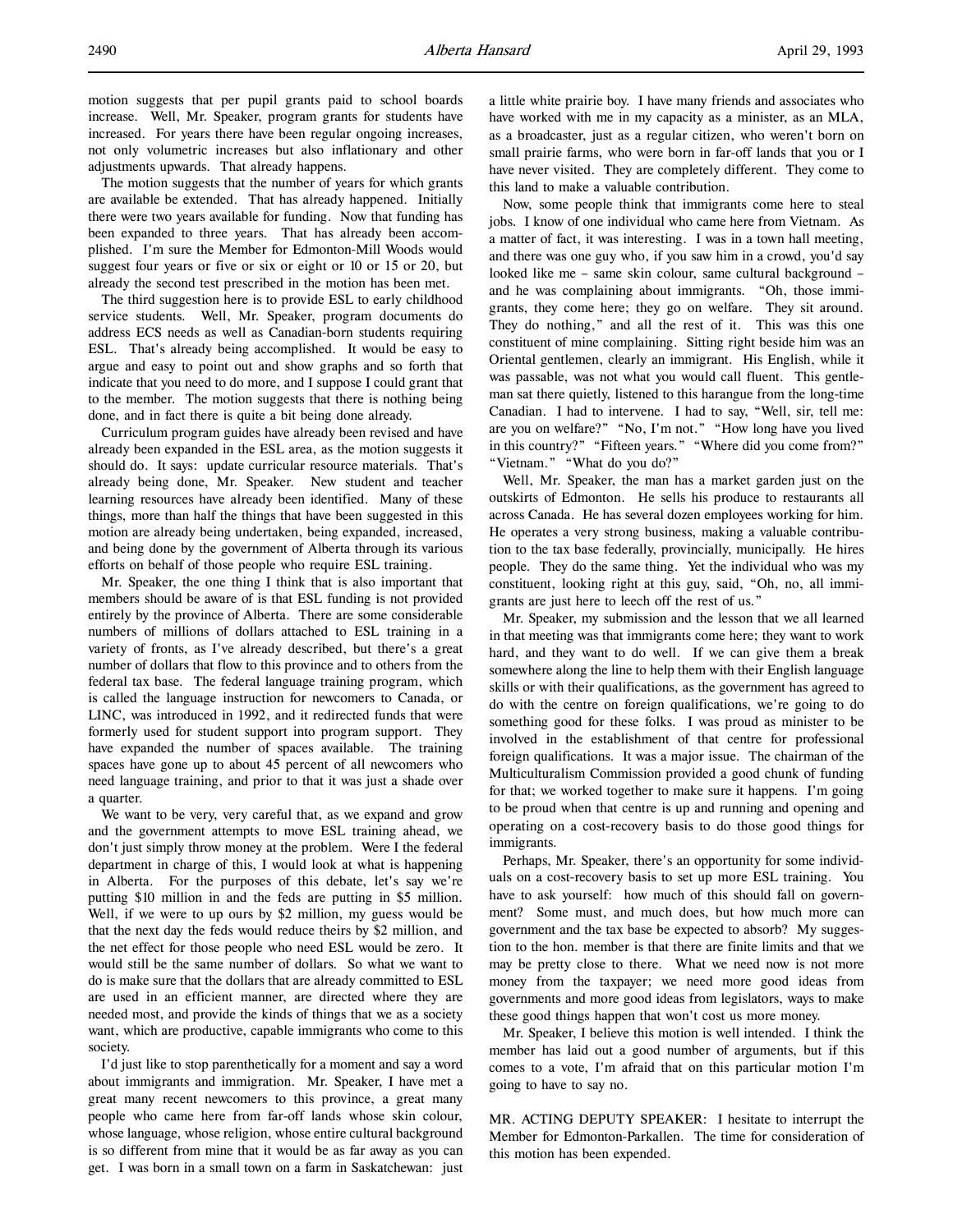## head: Public Bills and Orders Other than head: Government Bills and Orders head: Second Reading

## 4:30 Bill 220 Native Peoples Representation Act

MR. TAYLOR: Thank you, Mr. Speaker. In proposing Bill 220, I first introduced this Bill in the Legislature in the spring of 1991, but a fair amount of water has flowed under the bridge since then, or I guess if you're a westerner, a fair amount of dust has blown across the prairie since then. The hon. member from Hanna, I noticed, perked up when I mentioned dust moving across the prairie. If I mentioned tumbleweeds, she'd be right with it. Basically what we're trying to do in the Bill is to allow three more seats in this Legislature, assigned to Treaty 6, Treaty 7, and Treaty 8, one for each one of the treaty areas in the province.

#### MR. CARDINAL: Is that for me?

MR. TAYLOR: Yeah. You're Treaty 6? Treaty 7?

Anyhow, I believe it's rather a priority issue. The first thing I want to get across to the Legislature, Mr. Speaker, is that it is not a form of self-government. Self-government has to stand on its own. It's just to try to compensate for the lack of aboriginal representation in provincial politics.

Now, when I first introduced this in '91, it was greeted with a few yawns and probably others by the members. Since that date a federal committee reported in the fall of '91, the Committee for Aboriginal Electoral Reform, stating that, simply put,

when a community of interest is spread out geographically, as Aboriginal people are in Canada, it is unlikely that their interests will be represented directly or that candidates of their identity will be elected. This is because numbers in each constituency are too small to form a majority - or even a significant minority - of the population in any given area.

This is from the federal report in the fall of '91.

#### [Mr. Main in the Chair]

Now, there are a number of precedents for the Bill, Mr. Speaker. Some people say: where does it work? In New Zealand, for instance, there are four parliamentary constituencies for the Maori elective. The Maori make up only 10 percent of the population, whereas our native peoples here are considerably less. They run at around 3 percent. That's treaty, but if you take the mixed treaty, it could go up as high as 6 or 8 percent. The Maori in New Zealand are given four parliamentary constituencies, and the Maori can register either on the native voting list or on the general voting list. I've used that system here in putting Bill 220 together, in that any member of treaties 6, 7, or 8 could choose either to be on the aboriginal voting list or to be on the list of the constituency within which they reside, the ordinary, straightforward constituency.

Even the United States, which hasn't had a great reputation for being so kind to natives, has two native seats in the state of Maine. Now, admittedly, out of the 50 state Legislatures in the U.S. only one has representation for the natives. They have two seats, one particularly for the Penobscot Indians, which have been in since 1823. Interestingly enough, that's nearly 82 years before Alberta became a province. The other is for the Passamaquoddy Indian tribe. So each of the two tribes – not three treaties, as we're talking about, but two tribes – have representation in the legislative House. Of course, back in 1823 that was thought quite advanced, but they do not even to this day have the right to vote.

What I'm talking about is three seats that would have all the rights, privileges, and headaches that any other MLA has. I'm also providing for the three MLAs that they could be party or nonparty; it wouldn't matter.

The fact that the other states have not created legislative seats for their Legislatures is not so much that they have been overlooked, Mr. Speaker, but because states in the U.S. are much smaller than our provinces up here as a general rule. A native population or a native reserve could actually control and elect members into the state Legislature much easier than for natives in our province to elect members into our Legislature.

One of the other reasons for having treaties 6, 7, and 8 allowed one representative each is that as time goes on, more and more of our native peoples are living off reserve, not on reserve. As a matter of fact, I think it comes pretty close to 60 percent now live off reserve. This is also a way for them to combine with their onreserve brothers and sisters to have an effect in the Legislature. Now, I'm not going to insult your intelligence and tell you that three native people in the Legislature are suddenly going to sway the Legislature one way or another, because you've got 83 nonnative and three native. Or we could on the other hand, if we wanted to, just stay at the same size and take three away from the nonnative. That might be better. In fact, as far as I'm concerned, I might even volunteer my own seat; who knows? Three seats will not a government make. It will not really influence the balance of power, unless on those very rare occasions when they happen to be very close between the parties involved. I would suspect that most times natives elected would be a member of a party anyhow, and they would be part of the caucus.

Now, the other precedent I wanted to argue is that, believe it or not, we in Alberta, good old Alberta – people like to say redneck; sometimes they even call us backward – experimented back in 1945-46 with three members at large. They were not native members at large. They represented the army, the navy, and the air force. Their constituents on that voting list were all over the world: Singapore, West Germany, over here. They all had the right, and the only restriction on it – this is before Mr. Paul Hellyer, Mr. Speaker – was whether or not they were army, navy, or air force. They could vote for their own MLA, and they did. A very classy bunch too; it was a very intelligent and forward-looking group they put in here. One of them later became leader of the Liberal Party, which is about as high as you can strive in the political life in this province. The other one later became a member of the NDP, the navy type. I don't know. They're used to being out at sea, I guess, so he just sort of naturally became NDP. The air force member later became a cabinet minister for the Social Credit government. So it was rather interesting that they all took positions of talent and leadership after they moved on, after the three seats were canceled out in I think 1953 or so. So we have that precedent of three people at large, and I think there's no question that we'll have any trouble doing that.

Now, you might say: what has happened in other provinces in Canada? To bring you up to date a bit, both New Brunswick and Nova Scotia have committees out now considering representation for the native element. There is a bit of a problem down there in that the natives of both Nova Scotia and New Brunswick are Micmacs. Since I have a fair amount of Micmac blood myself, I can understand why the whites down there don't want them in the Legislature. They are a little bit argumentative, and they like a good fight now and again. Consequently, Micmac blood is looked at with a certain amount of skepticism. Nevertheless, Nova Scotians and New Brunswickers are dealing with the idea of representation. In fact, they borrowed the Act that I filed here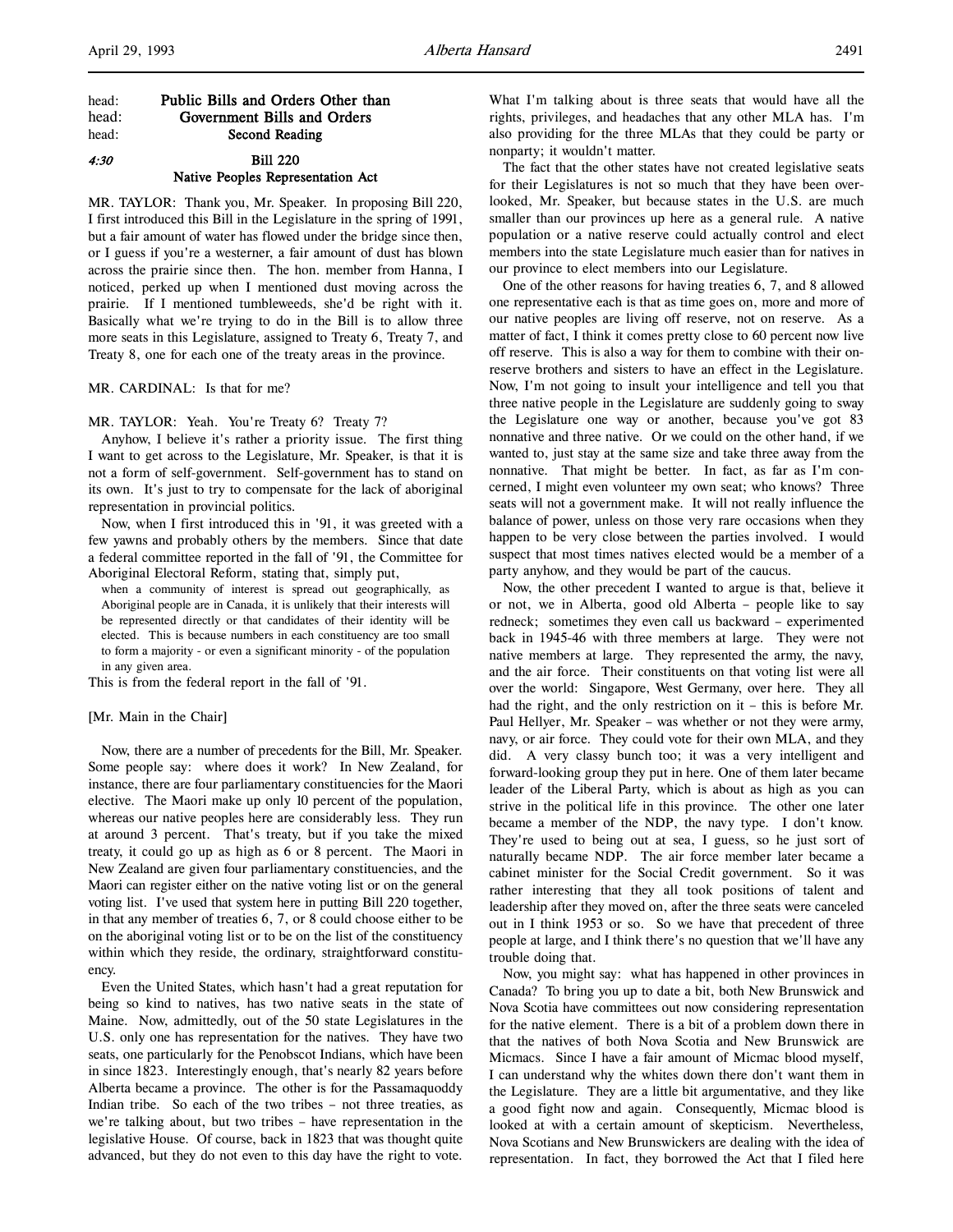back in 1991 and are using that as a model to work around down there.

On the federal scene I have just mentioned the committee headed by Senator Len Marchand from Kamloops, who at one time was a Member of Parliament and a cabinet minister, the first person, I believe, of full native blood in cabinet in Canada. That committee's report has been filed, and like so many other Mulroney reports it's just sort of laying there gathering mold right now, but I think something more will be done about it.

#### 4:40

This Legislature has been blessed with people with varying amounts of native blood through the years, so there's no question of their competency and no question of their ability. Sometimes I question their judgment, but then I question the judgment of some of my nonnative brothers and friends too. The fact is that they have the ability, and they should be represented here, Mr. Speaker. The prime reason I push for this is that we need something in our public life that will sensitize us to the problems of the native sector. This isn't a perfect Bill. There's no doubt that the Metis have been left out, and possibly down the road we'll add a fourth seat for that, or maybe we'll group the Metis in with the treaties; I don't know. But we have to make steps in the direction of sensitizing our Legislatures, and if we sensitize the Legislature, we sensitize the media. If we sensitize the media, we sensitize the public. We all know that system. Question period leads to a headline, which leads to the public being interested, and so on and so forth. Sometimes it goes the other way, like in pensions. The public gets all concerned, sensitizes the media, and it comes back into the House to the MLA. The point is, it's a flow back and forth, and this is where aboriginal representation could do so much for us. It's a two-way street.

The amount of information, the amount of what we would gather from aboriginal representation would probably be more than what they themselves would gather, but it would give them room to put forward their ideas and fight for their causes. Although I've mentioned that many people in the Legislature have had varying amounts of native blood, they've been elected from constituencies, and that means they have to do much more. They have to be a native plus. These candidates would be solely spokesmen for the native causes, the treaties 6, 7, and 8. To keep with the democratic tradition of the voters being allowed to select who they wish to represent them – like, we do not for instance request that an MLA has to live in the constituency he or she represents or gets nominated for, just a voter. The same thing would be with the representatives of 6, 7, and 8. They would not have to live within those treaty areas, nor would they even have to be native. The natives would be the only ones allowed to elect, but they could pick whomever they wished.

You might say, "Well, how about population?" Treaty 6 has a population of around 26,000; Treaty 7, 18,000; Treaty 8, 21,000. It's rather interesting how close they are. They all come in a couple of thousand above or below 19,000. Well, that makes a small provincial constituency. As we know, populationwise provincial constituencies usually go up over 30,000, unless you're lucky enough to live in Hanna, Oyen, or Cardston. Most of them go up to a fair number, but these are smaller numbers. When you realize that the MLA who represents them will have such a huge area to cover, you will agree that the number isn't that bad. As a matter of fact, I notice the only ones that might compare in the area to cover would be the members for Smoky River and Peace River, and they have expenses a little higher than the average city MLA. Smoky River I think last year had \$55,000, but that's very

little more to be paying to represent all the natives. So there's a small financial cost to the public.

Finally, I can close my debate no better, Mr. Speaker, than to take a quote right out of the federal Committee for Aboriginal Electoral Reform, if I may read it.

If Canadians are serious about building bridges with the Aboriginal community, the electoral process must be designed to ensure that Aboriginal people not only have the opportunity to participate, but also the right to participate effectively. The Committee believes that Canadians will agree that the adoption of its recommendations will provide for effective Aboriginal voting rights. They are long overdue.

Mr. Speaker, thank you.

MR. ACTING DEPUTY SPEAKER: The Minister of Family and Social Services.

MR. CARDINAL: Thank you very much, Mr. Speaker. I would like to thank the Member for Westlock-Sturgeon for introducing this Bill. Aboriginal electoral districts are indeed an interesting way to address the issue of greater representation for native people, and for that I applaud and praise the member. As a treaty Indian and one of the first aboriginal members to be elected to this Legislature, I'm not sure if he's trying to guarantee me a seat in this House forever or not. I appreciate him doing that.

As he mentioned, I don't think there's any question as far as the competency of native people in this House and also competency in selecting the party we represent.

There is little question that our current electoral system has had its shortcomings in terms of providing an effective bridge between aboriginal communities in the past. Voter participation rates have been typically low, and native candidates have not always been willing to step forward to get elected. Some aboriginal people in Canada, of course, have been searching for a different method of representation, whether that be one of the several models of selfgovernment or that which we see before us today.

The aboriginal electoral division Bill is not a new concept. In fact, the idea has been discussed or practised in Britain, I believe in Ireland, in New Zealand, in the Northwest Territories, and even in New Brunswick, as the hon. member mentioned.

In principle, I find the proposal to be a very interesting method of representation, but I have several serious concerns regarding Bill 220. Perhaps the matter of greatest concern to me is that Bill 220 is exclusionary. The first thing I noticed upon reading this Bill is that it makes no provision – and the hon. member mentioned this also – for any group other than status Indians. The Metis, nontreaty Indians, and the Inuit have been omitted from the Bill, apparently for reasons of, I believe, convenience. This is a significant oversight when one considers that the Metis population in our province is over 64,000, Mr. Speaker. I would like to ask the member if he has considered what the reaction would be from native groups that have been excluded from this proposed legislation.

I am also somewhat concerned about the actual drafting of the Bill. In section  $1(2)(k.02)$  a native elector is defined as

an elector ordinarily residing anywhere within Alberta who is defined under the Indian Act (Canada) as a native covered by Treaties 6, 7 or 8.

The Indian Act, however, does not reference the treaties by number, nor does it define Indian, and the Act references treaties generally.

Furthermore, one of the proposed amendments to the Electoral Divisions Act would define native electoral division as those areas of land described in the Indian Act as covered by treaties 6, 7, or 8. Again, the Indian Act contains no reference to treaties 6, 7, or 8.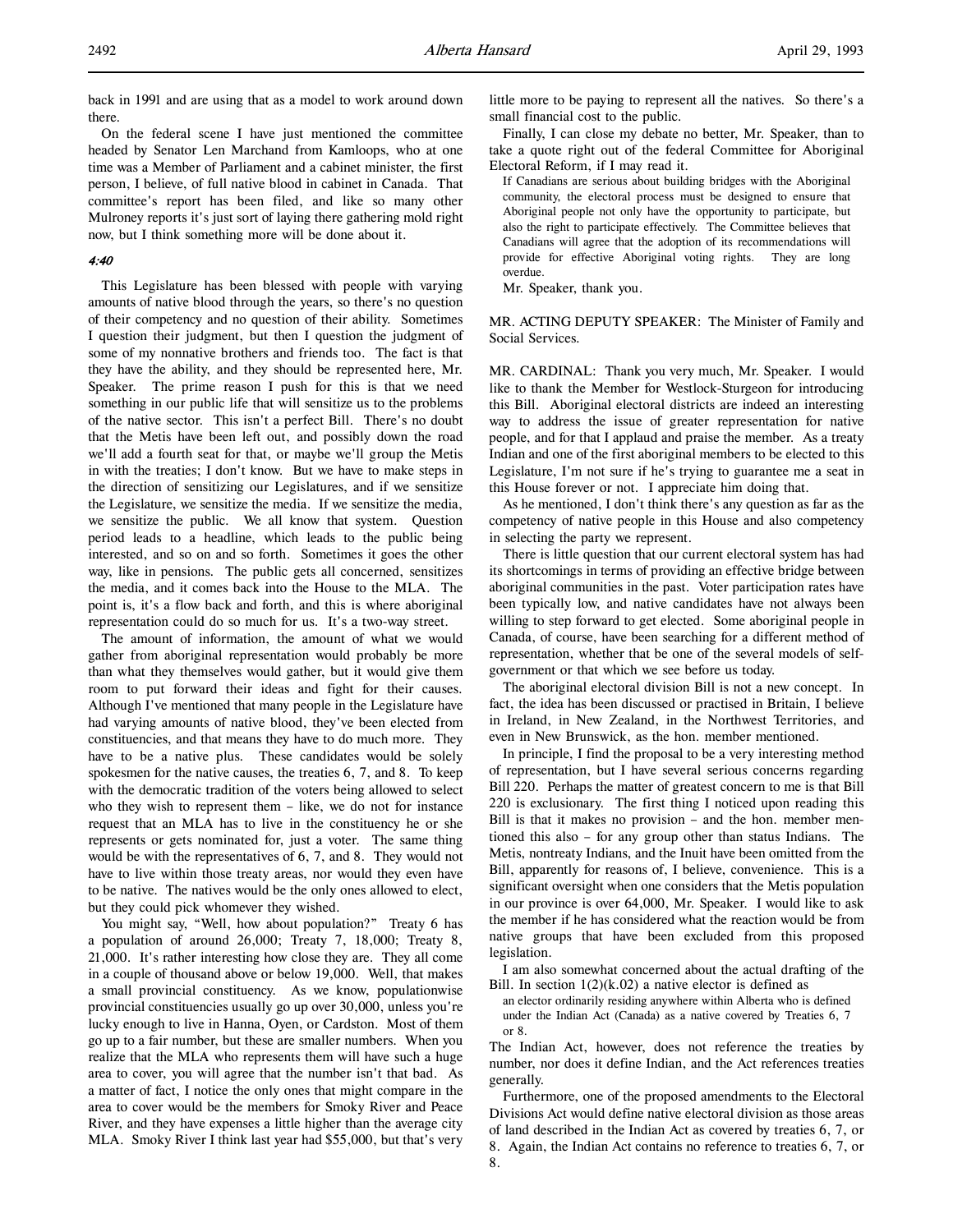Apart from the actual wording of the Bill, which is in itself a major problem, I have some concerns more general in nature. Canada, as we're all aware, is increasingly becoming a country which focuses on group rather than individual rights. We have no better evidence of this than the recently concluded constitutional debate in which numerous interest groups voiced their objection to being excluded from certain clauses. It didn't matter that their rights as individual Canadians were being protected. This was not sufficient, as they wanted to be identified specifically in the text. I do have some concerns with this manner of thinking. I believe it can lead to a divisiveness and disunity as the country dissolves into the sum of its parts.

#### 4:50

 I have the same concern with Bill 220. While its objective is admirable and worth pursuing, I am reluctant to support it because it could set a very dangerous precedent. Does it not open the door for other groups to argue for similar representation? Would we then be forced to consider guaranteed representation for the multicultural community, the disabled, the elderly, the women, and the men? This leads to a question of even greater significance: what values should the electoral system express? Should it declare that we are a society which promotes basic equality of individuals, or that what we prefer is to provide expression for collective differences? Should we all participate in one of the processes, or should we be segmented based upon race, gender, or other characteristics?

I am not necessarily endorsing one opinion or the other, but I just wanted to point out that the idea of aboriginal electoral divisions does indeed carry with it some very weighty questions. To date Canada has opted for an electoral system that does not make the distinction between groups of individuals. The aboriginal electoral divisions would represent a fundamental shift in our political values in Canada.

I would also be interested in knowing how this legislation would be interpreted considering the Charter of Rights and Freedoms. Is there the possibility that the Charter would prohibit creating electoral districts along racial or indigenous, rather than territorial lines? Is an electorate based upon the ethnicity, the origins, the colour of skin compatible with the Charter? All these questions need to be investigated and discussed before we make a decision here.

As I understand it, Bill 220 allows for a treaty Indian to vote in either the aboriginal electoral division or on the general roll. While one can obviously understand the rationale for making this provision, I believe that it would create considerable difficulties in a logistical sense. In fact, Dr. Roger Gibbins, who in 1991 published an analysis of the aboriginal electoral division for the royal commission on electoral reform, stated that the creation of these special ridings would present a host of operational problems for those charged with the administration of the elections. Polling stations across the province would need to have a constituency ballot plus ballots and voting lists for each of the special constituencies that overlap the ridings. It would be extremely difficult to use aboriginal voting lists to determine if an individual had already voted because the same list would be in use across all the special constituencies. Consequently, policing the vote would require considerable effort and resources.

I would also be interested in knowing how the campaign would be run in the aboriginal electoral divisions. Due to their very nature, the three aboriginal electoral divisions would be of incredible size and scope. Aboriginal voters would be thinly spread out over hundreds of reserves, towns, villages, communities during a campaign. Reaching all of these voters would be

next to impossible for the aboriginal candidates. I can well imagine the costs a candidate would incur in terms of travel, newspaper and television advertising, publication costs, and so on. Has the Member for Westlock-Sturgeon taken this into consideration? If the intent of this Bill is to encourage aboriginal people to run for office, then he has approached the situation in a very questionable manner, I believe. The amount of money needed to run an aboriginal electoral division would itself be a disincentive to a candidate. I could well imagine the resources that would be needed to run in Treaty 8, for example, which covers a large part of northern Alberta, an area from Grande Cache to Fort Smith, which takes in about a third of our province. I can't really imagine one individual serving that large an area.

We would witness very similar problems once an aboriginal electoral division representative was elected. How much contact would the native or aboriginal MLA have with his or her constituents? Taking into consideration the size of the constituency, I believe it would not be possible for this person to represent the constituents in a positive way. As you realize, in a lot of our northern ridings now, where they're sparsely populated, the job of an MLA is not that easy. This, of course, would not make it any easier.

I would also express the concern that aboriginal electoral divisions might have the effect of making it more difficult, in fact, for aboriginal candidates to come forward and, if nominated, win in a conventional district. I wonder if their existence would mean that natives would be seen by party organizations and voters as inappropriate candidates in a nonaboriginal riding. If such were the case, then by enacting this legislation we may in fact punish candidates seeking the nomination in a conventional riding. I think this would be of considerable concern to individuals such as the Member for Lesser Slave Lake, the hon. Member for St. Albert, and myself. I don't know where in the system we would fit in: if this member would guarantee that maybe each one of us take those special ridings, or how we'd fit in, Mr. Speaker, in that system.

I do believe, though, that as a democratic society we must look to see how the general public would respond to special ridings of this nature. In New Zealand, where the Maori seats have been a feature in the country for over 123 years, a substantial majority of the population would support their abolishment. In fact, 69 percent of the aboriginal people themselves would support the abolishment there. It's even more interesting to note that only 50 percent of the aboriginal people there want to retain the system. Obviously, this is something that people in New Zealand, I believe, are reconsidering, at least the aboriginal people.

I think it's instructive to read to you an excerpt from the New Zealand Herald, and I quote. In advancing the abolishment of the Maori seats in Parliament, the race relations' conciliator no doubt has the support of many New Zealanders. With more Maoris on the general list than on the Maori list, the seats are redundant in numerical terms. Another important reason for doing away with them is that the presence of racial separation in Parliament is not keeping up with the ideas of equality to which New Zealanders adhere. Besides, abolishment could strengthen the part Maoris play in politics. Unless there are radical changes in voting patterns, the Labour Party can continue to take the Maori seats for granted.

In such circumstances Maori voters have exerted less political clout than if they had been on the general rolls. It has been obvious for some time that these seats are standing in the way of true equality for the Maori. In Canada the proposal for the creation of aboriginal electoral divisions could create opposition from the multicultural community and quite possibly within the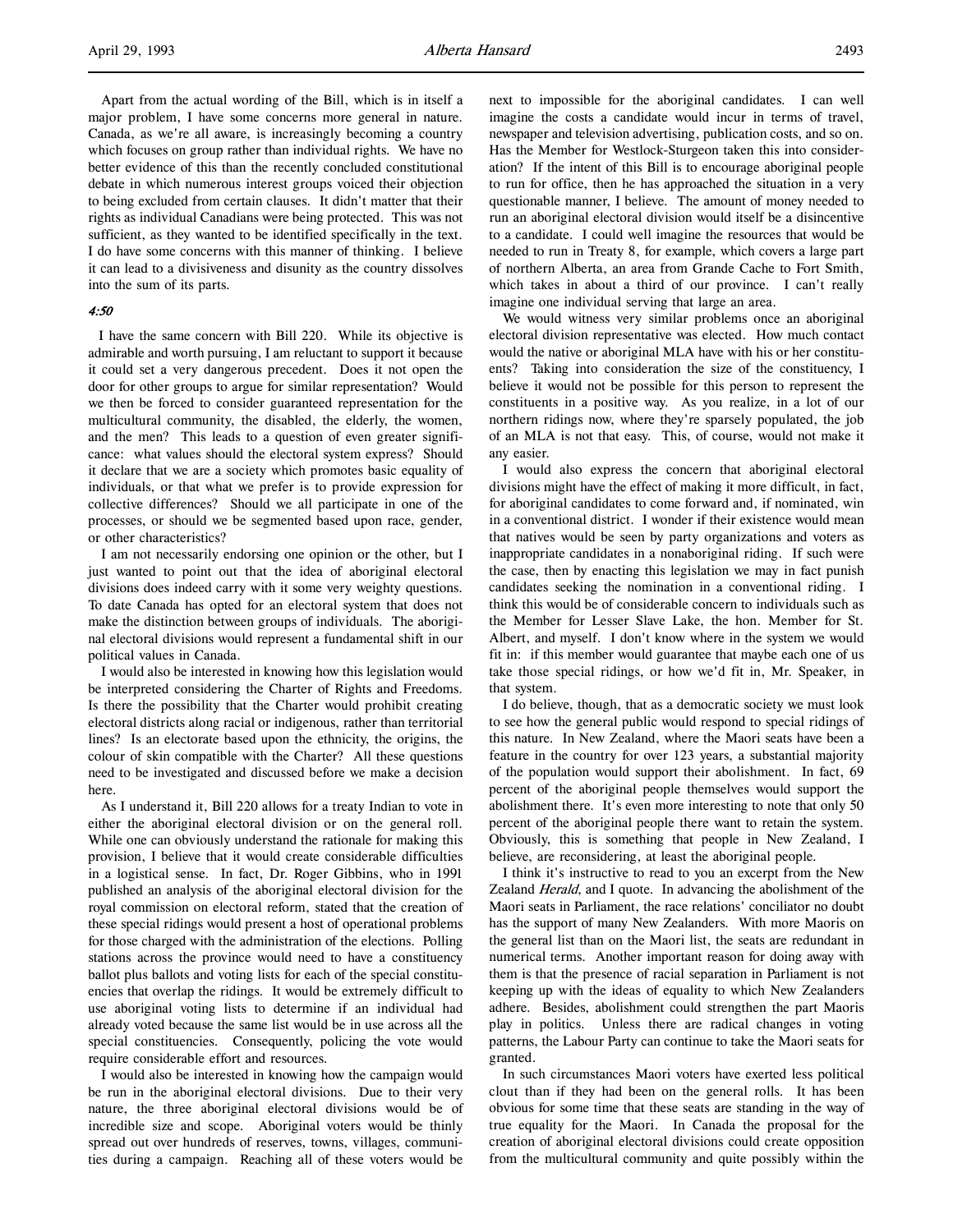electorate in general. I would like to stress that this opposition would not be a rejection, I believe, of aboriginal aspirations but rather of the change in the electoral system from the universal values. Regardless, I don't believe we can do the concept of the aboriginal electoral divisions justice without due consideration and input from all Albertans, including the aboriginal people.

#### 5:00

I believe there are other less intrusive and complex methods that we can use in order to increase aboriginal participation in the electoral process. More of an effort could be made to cultivate the aboriginal vote, whether it is through greater use of native languages or increased advertising, such as Australia has utilized. It seems to have worked somewhat successfully.

In conclusion, I would again like to thank the Member for Westlock-Sturgeon for bringing forth the Native Peoples Representation Act. It has as its objective the increased participation of aboriginal people in our electoral process, and for that I commend it. However, I have outlined several concerns I have with Bill 220, and for that reason I cannot support it.

The issue of jurisdiction also is a concern. I know a lot of the aboriginal people themselves, the treaty Indians, do not participate in provincial elections and only would like to participate in federal elections and sometimes none. So that issue would have to be clarified also.

The other area that exists out there I believe is the existing review of the constituency boundaries. I think some of the constituency boundaries which we have now with the new legislation if reviewed every 10 years can design a process in there so we can encourage more representation by native people. In fact, if you were to look at the north half of the province or the extreme north end of the province right now, the Wood Buffalo area, you could easily in the next review, in 10 years, add a constituency across the north. Of course, the majority of the population are native people who would no doubt automatically have a native member representing the constituency. I believe that could be very similar with other parts of Alberta and also could be similar as far as representation from the Metis group. You have the eight Metis settlements. It's something that I think could be considered in the future.

With that, Mr. Speaker, I'd like to thank you for allowing me to participate in this.

MR. ACTING DEPUTY SPEAKER: The hon. Member for Edmonton-Strathcona.

MR. CHIVERS: Thank you, Mr. Speaker. I also would like to commend the Member for Westlock-Sturgeon for bringing forward Bill 220, not because I necessarily endorse the solution that he's proposing but rather because it recognizes the reality of the systematic underrepresentation of aboriginal people within the context of the electoral system that we operate under in Alberta. There is a structural inequality within the electoral system and one which is particularly disadvantageous to aboriginal people. It is beyond doubt that the fact is that the interests of aboriginal people are not adequately directly represented in the Legislature. I congratulate and recognize the contributions that have been made by the minister of social services in that regard, and of course I recognize the contribution that he and other members in this Assembly make to the representation of aboriginal people. The fact remains that the interests of aboriginal people are not fully, adequately, or directly represented in the fashion that they might be in this Legislative Assembly.

The issue, however, is a question of how to redress the problem. I think members on all sides of the Assembly recognize that there is a problem. I think members on all sides of the Assembly recognize that there is a need to redress the problem. I think members on all sides of the Assembly understand and appreciate the nature of the underrepresentation and the nature of the structural inequality in the present system.

However, I have reservations with respect to the solutions contained in Bill 220. Some of the reservations that I have have been expressed by the minister of social services. For example, I am particularly concerned that this Bill does not in any way address the needs of urban aboriginals, and indeed it is confined to dealing with only one dimension of a very difficult and complex problem. However, having said that, I do welcome the Bill, because it brings to the attention of the Assembly and the people of Alberta the nature of the problem, and it gives us an opportunity to focus our attention on it as members of this Assembly and to perhaps focus some public discussion of the nature of this difficulty in our electoral system in the public realm.

I want to remind members of the Assembly of the recent round of constitutional discussions, the Charlottetown accord, the positions that were taken by aboriginal peoples within the context of that round of constitutional discussions, the aspirations of aboriginal peoples that were advanced during the discussions on constitutional amendments. Aboriginal people – and I think this is true of Alberta as it is of other areas in Canada during the recent round of constitutional discussions – sought recognition of an inherent right to self-government. What they were seeking and what their aspirations were in the context of the constitutional discussions was, in reality, not a restructuring of the present electoral system but a recognition of the aspiration that they had to a third level of government.

Now, one of the problems with the Bill is that the Bill does not contemplate that issue in any way, shape, or form. It does not attempt to address that issue in any way, shape, or form. The solution proposed in this Bill would simply ignore those aspirations of aboriginal communities to self-government and set them aside in favour of reform of the current electoral system within the province of Alberta. I have concerns, Mr. Speaker, with respect to any mechanism for improving the representational aspirations of aboriginal peoples which does not come about through involvement, consultation, and discussion with aboriginal people. Now, I'm not sure exactly how Bill 220 came into being or came to be presented to the Legislative Assembly, but I know of no process preceding Bill 220 which involved discussions, consultation, or any means of communications with aboriginal people. I may be mistaken in that, and perhaps the member sponsoring the Bill would care to address that issue in his closing remarks.

It seems to me that one of the basic principles that we should be operating within in the nature of this particular problem and in addressing solutions to this particular problem has to be that any solutions that we bring forward should involve directly the consultation and involvement of aboriginal people in a meaningful way. Our solutions may not necessarily be their solutions, and I have concerns that perhaps the process here is somewhat flawed. I suggest, as a matter for debate in this Assembly, that perhaps there are better ways of addressing the issue, the very real problem with respect to representation of aboriginal interests within the province of Alberta.

#### 5:10

I suggest that rather than the approach that is set out in this Bill, perhaps we should consider the approach that was taken by the Ontario New Democratic government. The approach that was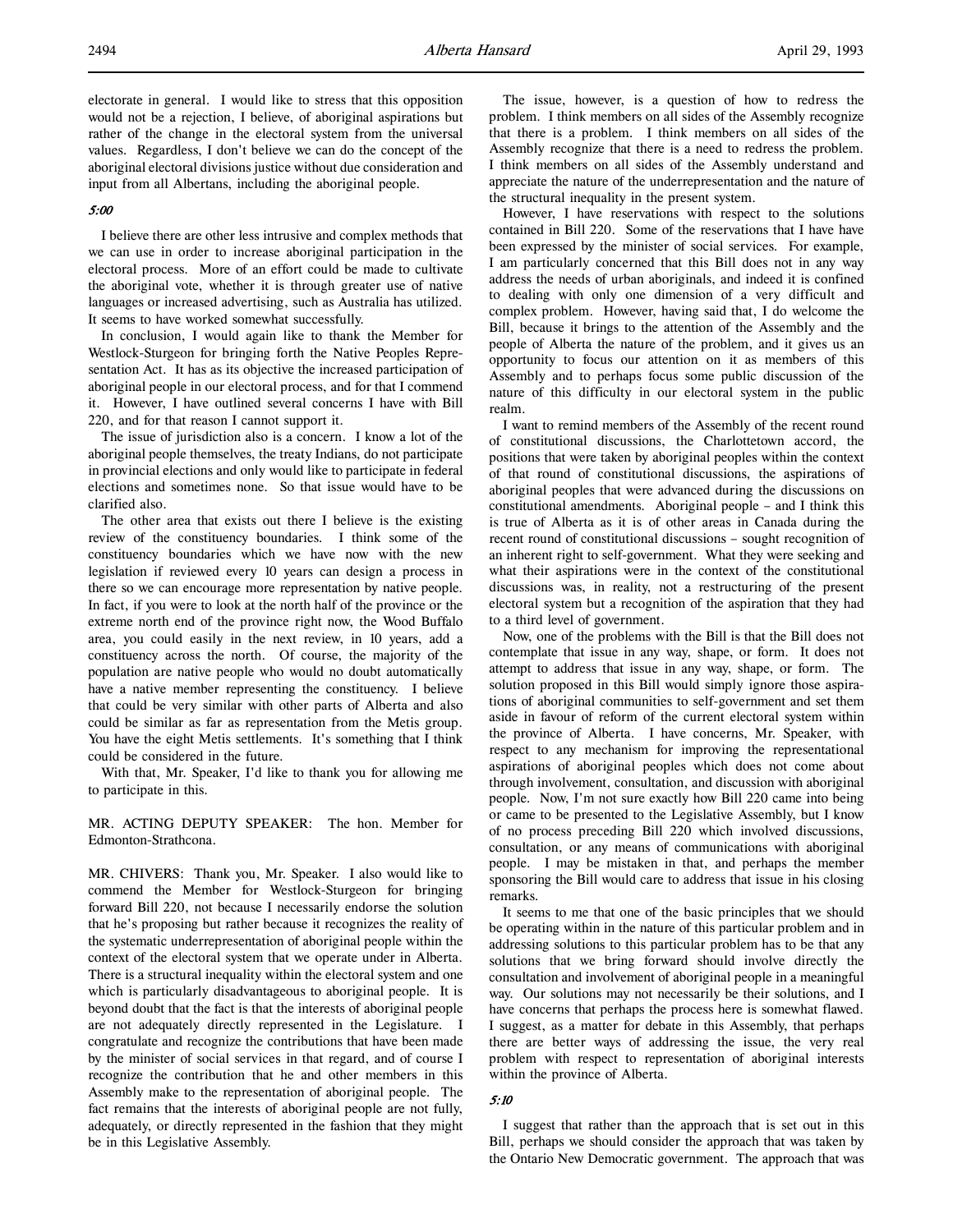people which incorporated a specific recognition of the inherent right to self-government. It seems to me that this is a necessary first step in terms of bringing about reform of the electoral system, that what we should be looking at is following the lead of the Ontario government in terms of involving ourselves, our government with aboriginal people in terms of involvement and consultation on the nature of a joint declaration of a political relationship. That might be a very fruitful method of proceeding in terms of bringing into being some kind of electoral reform, if that indeed is the wish of the aboriginal populations in Alberta. That may be a necessary first step towards achieving that goal.

Mr. Speaker, those are my comments.

#### MR. ACTING DEPUTY SPEAKER: The Minister of Justice.

MR. FOWLER: Thank you very much, Mr. Speaker. I am pleased to take part in this debate on Bill 220. I'd like to thank both the sponsor of the Bill and my colleagues who have chosen to speak on the issue of aboriginal representation. I have found the preceding comments interesting and well informed, and I would like to offer my interpretation of aboriginal electoral districts.

Mr. Speaker, I'm not an old-timer in this Legislature, nor am I liable to become one. I suspect that one of my great pleasures in serving the people in the Alberta Legislature will be having had the honour two years ago of becoming minister responsible for Municipal Affairs for what I regret was a short time. During that time I took the opportunity to try and learn something more about native ways than I came into the ministry knowing. I took the opportunity in the middle of the summer of 1991 to travel for four weeks to the native reserves and the Metis settlements of this province. I have never had nor do I expect to have in my political life a more satisfying experience than I had at that time. My 1992 tour took me to many Metis settlements, and it took me to reservations in the treaties 6, 7, and 8 areas. I found and spoke with the peoples of these native bands from one end of Alberta to another and from the west to the east, and I never once ran into or heard a comment or a request for some type of assigned representation in this House. I found and talked with the leaders of those reserves about their concerns, about their way of life on the reserve, their love for their family, and their concerns that have been in existence for many, many years since they first arrived on this land, more thousands of years ago than we really know. I passed archival sites where it has been conclusively shown that the natives have been here in Alberta at least 11,000 years, and it is known that it is likely, in all probability, far more than that on the North American continent.

I found that one of the things the native people of Alberta would like and enjoy is for the white people at all times to desist from determining what is in their best interests without proper consultation with the native people. I found that this was one of their greatest wishes. As a result of that, signed this year in this building but introduced in this House by our hon. Premier was an agreement between the Treaty 8 people and the province of Alberta representing all the people of Alberta: not a long treaty, not an official treaty as we know treaties to be between the federal government and the native people of this country, but a simple agreement in the manner which is known to our native people, an agreement which said that we would work together with the natives of Treaty 8 area in looking to the resolution of the needs and wants of the people living in Treaty 8. It was an agreement, even in its shortness and brevity, that took nearly a year to get on

the floor of this House because of the consultation that was taking place with Grand Chief Halcrow of Treaty 8 and his people as well as the government side. Nonetheless, it did get here.

There's nothing in that agreement – and I'll more properly refer to it as an agreement so that it does not get mixed up with those official treaties across Canada – about representation in this House, and my hon. colleague the minister of social services indicated the difficulty, because of the breadth and width of the native lands in this province, in assigning only three native representatives who would come to this House. In my prepared text, if I get to it within the time limit that I have, I will refer to that because they have found in New Zealand difficulties in that area where the Maori have in fact had this type of representation for many, many years.

In respect to my rounds of 1991, I found the gentlest people, who had the important issues of family and peace in their communities, safety from crime, and this type of thing as their prime concerns. I sat in the teepees with people in the pipe ceremonies. I discussed with them in other celebrations. I have seen them in their discussions, and I do not hesitate to state, Mr. Speaker, that what goes on in this House a good part of the time would be of great difficulty for our native people to experience on an ongoing basis in attempting to resolve resolutions. They are a people of consensus within their own band areas and within their own reservations. They reach that consensus through consultation with elders, not raucous debate across the floor of the teepee, not the throwing of a peace pipe back and forth, not in an area but in quiet consultation with one another and on the advice of their wise elders. In that way they govern in a fine manner those areas and in the manner in which they are able to govern. It is not that they do not have difficulties on reservations in the governing that they provide, but almost in every instance those difficulties are first – the groundwork is in the white man's legislation by which they try to operate under.

As my colleague alluded to, the concept of guaranteed representation is not new. Similar consideration has in the past been given to graduates from Dublin college, Oxford, and Cambridge. However, as indicated, the best example we have is of the guaranteed representation in New Zealand. The Maori have had these areas of electoral districts since 1867, constituting one of the few examples in the democratic world of an electoral division based on racial rather than territorial or universal grounds. Oddly enough, New Zealand at one time had also made similar provisions for gold miners and pensioners, although that is no longer the case. I believe we can learn a great deal from the New Zealand experience: how aboriginal electoral districts have worked in that country, how they were set up, what problems they have encountered, and the benefits they have seen. There are questions as to whether Maori representatives and the Maori people have been well served by New Zealand's system of guaranteed representation. There are some disconcerting statistics that I think the Member for Westlock-Sturgeon may well be interested in, particularly as it relates to voter participation in those aboriginal electoral districts.

#### 5:20

Similar to Bill 220, a Maori has the choice as to whether he or she will vote from the general roll or from the aboriginal roll. As a result, only about 40 percent of the Maori voters are registered on the Maori roll, the remainder choosing to cast their ballots with the general public. In fact, out of all of New Zealand's potential voters only 70,000 chose to vote in the aboriginal electoral district vote in 1986. Ten years earlier over 145,000 Maori voted on the Maori roll. This is a rather serious decline over one decade, a matter definitely worth consideration.